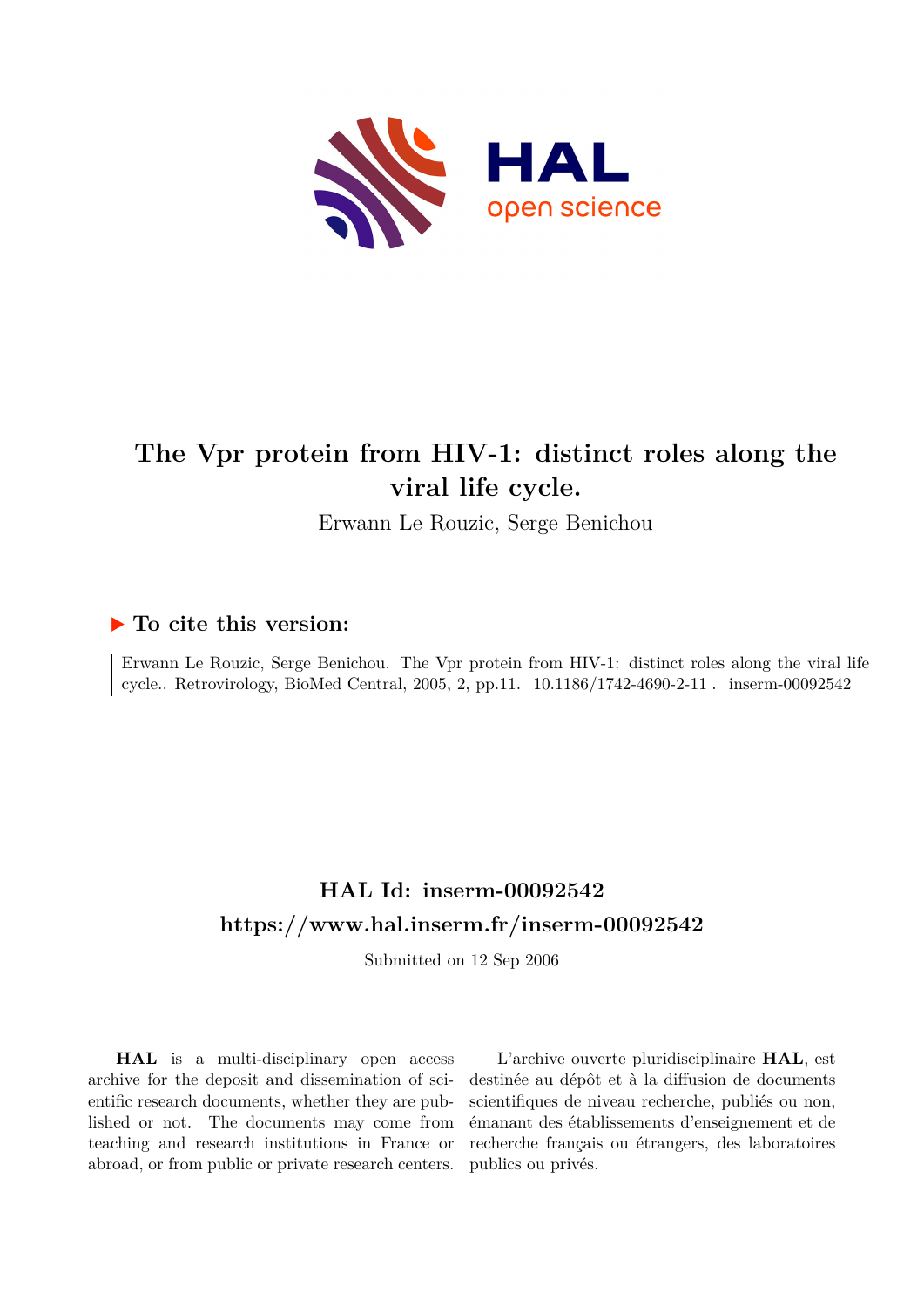# Review **[Open Access](http://www.biomedcentral.com/info/about/charter/) The Vpr protein from HIV-1: distinct roles along the viral life cycle** Erwann Le Rouzic and Serge Benichou\*

Address: Institut Cochin, Department of Infectious Diseases, INSERM U567, CNRS UMR8104, Université Paris 5, Paris, France

Email: Erwann Le Rouzic - lerouzic@cochin.inserm.fr; Serge Benichou\* - benichou@cochin.inserm.fr

\* Corresponding author

Published: 22 February 2005

*Retrovirology* 2005, **2**:11 doi:10.1186/1742-4690-2-11

[This article is available from: http://www.retrovirology.com/content/2/1/11](http://www.retrovirology.com/content/2/1/11)

© 2005 Le Rouzic and Benichou; licensee BioMed Central Ltd.

This is an Open Access article distributed under the terms of the Creative Commons Attribution License [\(http://creativecommons.org/licenses/by/2.0\)](http://creativecommons.org/licenses/by/2.0), which permits unrestricted use, distribution, and reproduction in any medium, provided the original work is properly cited.

Received: 17 January 2005 Accepted: 22 February 2005

#### **Abstract**

The genomes of human and simian immunodeficiency viruses (HIV and SIV) encode the gag, pol and env genes and contain at least six supplementary open reading frames termed *tat*, *rev*, *nef*, *vif*, *vpr*, *vpx* and *vpu*. While the *tat* and *rev* genes encode regulatory proteins absolutely required for virus replication, *nef*, *vif*, *vpr, vpx* and *vpu* encode for small proteins referred to "auxiliary" (or "accessory"), since their expression is usually dispensable for virus growth in many *in vitro* systems. However, these auxiliary proteins are essential for viral replication and pathogenesis *in vivo*. The two *vpr*- and *vpx*-related genes are found only in members of the HIV-2/SIVsm/SIVmac group, whereas primate lentiviruses from other lineages (HIV-1, SIVcpz, SIVagm, SIVmnd and SIVsyk) contain a single *vpr* gene. In this review, we will mainly focus on *vpr* from HIV-1 and discuss the most recent developments in our understanding of Vpr functions and its role during the virus replication cycle.

#### **Introduction**

The viral protein R (Vpr) of HIV-1 is a small basic protein (14 kDa) of 96 amino acids, and is well conserved in HIV-1, HIV-2 and SIV [1]. The role of Vpr in the pathogenesis of AIDS is undeniable, but its real functions during the natural course of infection are still subject to debate. The Vpr role in the pathophysiology of AIDS has been investigated in rhesus monkeys experimentally infected with SIVmac, and it was initially shown that monkeys infected with a *vpr* null SIV mutant decreased virus replication and delayed disease progression [2,3]. Moreover, monkeys infected with a SIV that did not express the *vpr* and *vpx* genes displayed a very low virus burden and did not develop immunodeficiency disease [4,5]. Regarding these *in vivo* phenotypic effects, numerous laboratories have dissected the role of Vpr in various *in vitro*, *in vivo* and *ex vivo* systems to explore the contribution of this protein in the different steps of the virus life cycle. Despite its small size, Vpr has been shown to play multiple functions during virus replication, including an effect on the accuracy of the reverse-transcription process, the nuclear import of the viral DNA as a component of the pre-integration complex (PIC), cell cycle progression, regulation of apoptosis, and the transactivation of the HIV-LTR as well as host cell genes (Fig. [1\)](#page-2-0). Furthermore, Vpr is found in virions, in cells, and exists as free molecules found in the sera and the cerebrospinal fluid of AIDS patients, indicating that it may exert its biological functions through different manners.

#### *Structure of the HIV-1 Vpr protein*

Because the full length protein aggregated in aqueous solution, the overall structure of Vpr has been difficult to access [6], and preliminary strategies used two distinct synthetic peptides corresponding to Vpr (1–51) and (52– 96) fragments for NMR and circular dichroism studies [6- 9]. As previously predicted [10], the structure of the Vpr(1–51) fragment has a long motif of  $\alpha$  helix turn- $\alpha$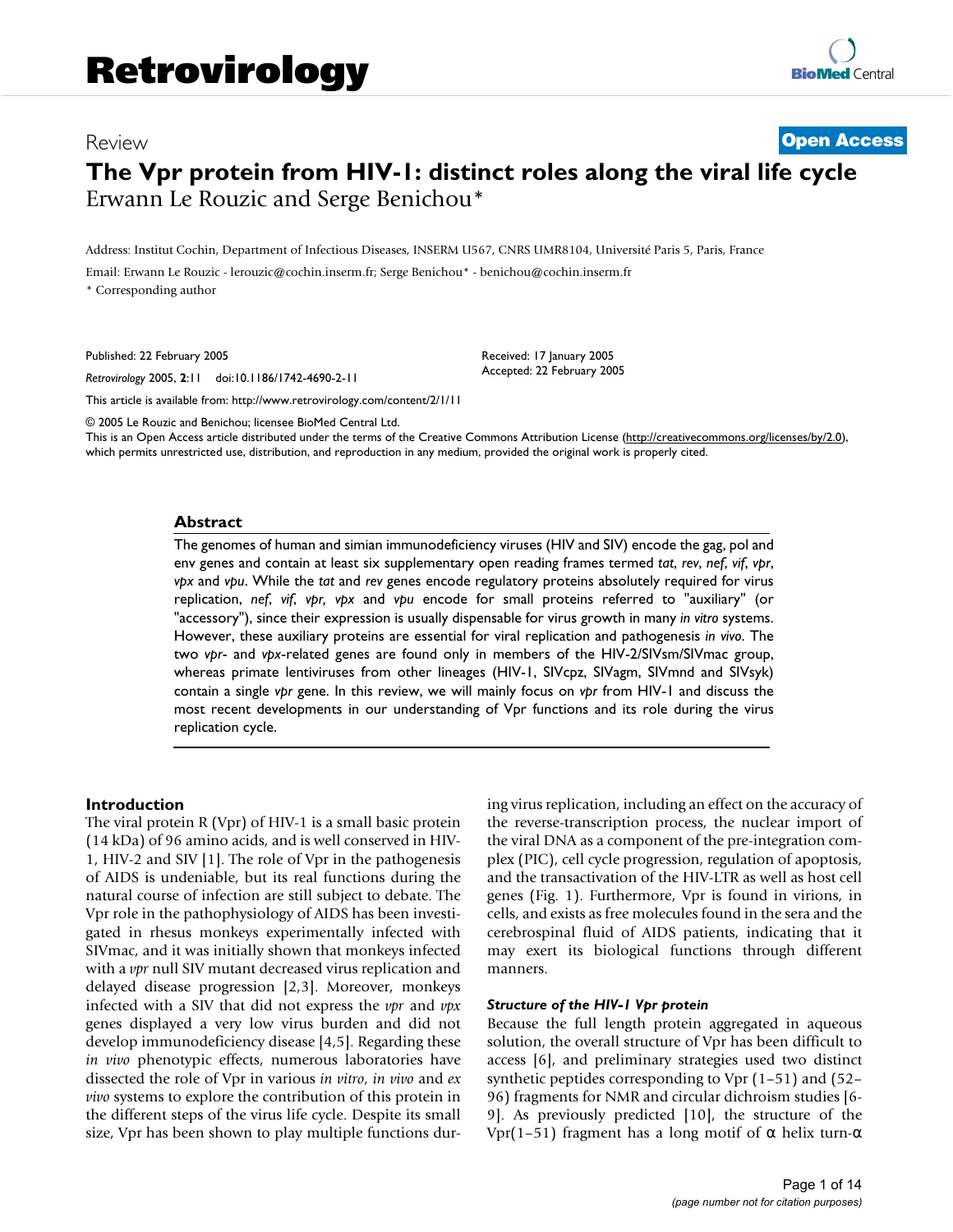<span id="page-2-0"></span>

#### Figure 1

Schematic view of the early steps of the HIV-1 infection of a target cell. The functional events in which the Vpr protein is involved are highlighted. Vpr has been shown to play multiple functions during the virus life cycle, including an effect on the accuracy of the reverse-transcription process, the nuclear import of the viral DNA as a component of the pre-integration complex, cell cycle progression, regulation of apoptosis, and the transactivation of the HIV-LTR as well as host cell genes.

helix type encompassing the Asp17-Ile46 region, and ends with a γ turn [8]. The Vpr(52–96) fragment contains an  $\alpha$ helix encompassing the 53–78 region that is rich in leucine residues [7]. One side of the helix offers a stretch of hydrophobic residues that can form a leucine-zipper like motif [11]. This structure may account for the formation of Vpr dimers [7,12,13] and/or for the interaction with cellular partners [14]. Finally, NMR analysis of a soluble full length Vpr (1–96) polypeptide was recently performed, and gave access to the tertiary structure of the protein (Fig. 2), confirming the amphipathic nature of the three α-helices of HIV-1 Vpr. The helices are connected by loops and are folded around a hydrophobic core [15] surrounded by a flexible N-terminal domain and a C-terminal arginine-rich region that are negatively and positively charged, respectively. Four conserved prolines (positions 5, 10, 14 and 35) which present *cis/trans* isomerization are found in the N-terminal domain [16]. It was reported that the cellular peptidyl-propyl isomerase cyclophilin A was able to interact with Vpr via prolines in position 14 and 35, which insured the correct folding of the viral protein [17]. The carboxy-terminus of Vpr contains six arginines between residues 73 and 96. This domain shows similarity with those of arginine-rich protein transduction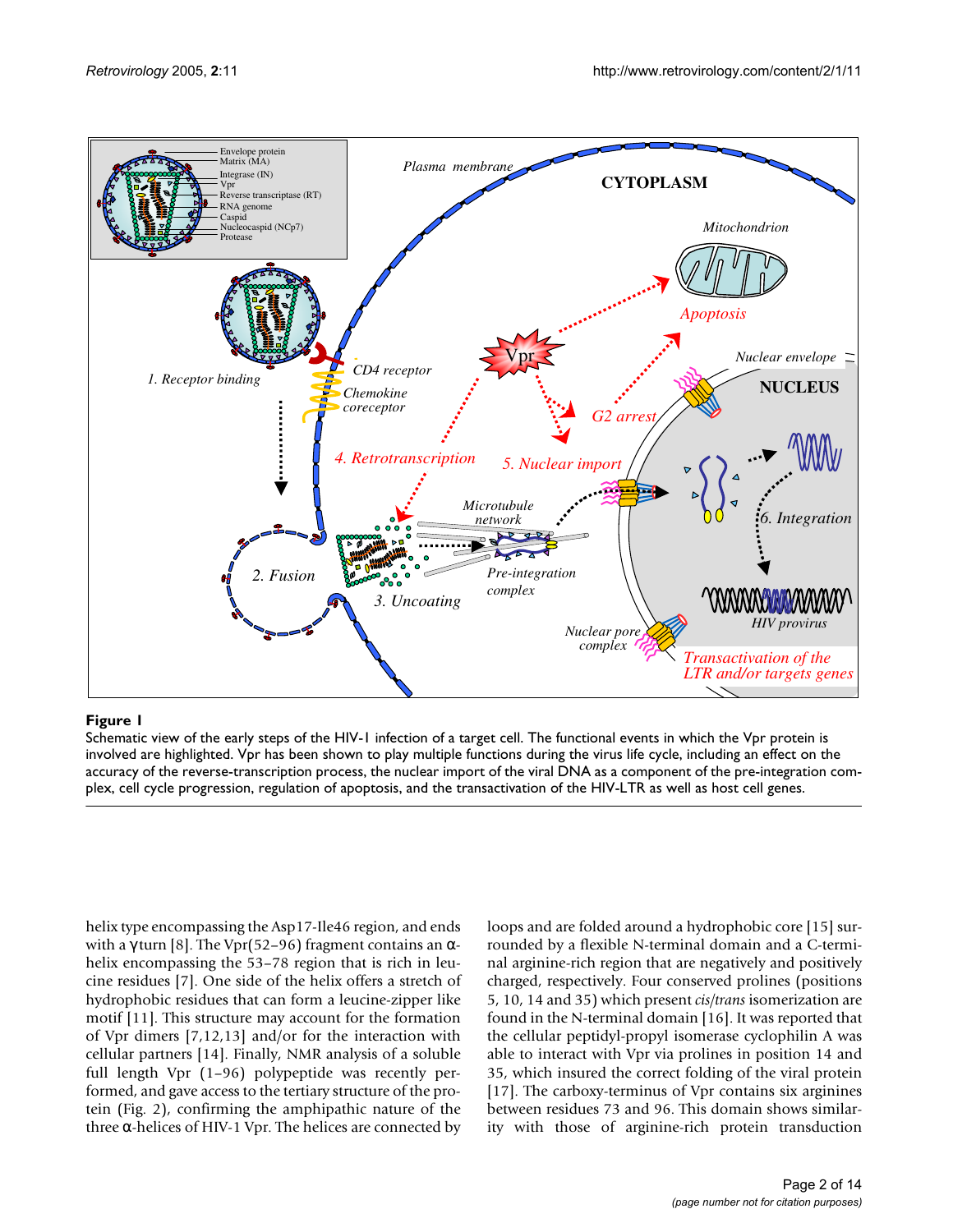

#### Figure 2

Three-dimensional structure of the HIV-1 Vpr protein (from [15]). The three α-helices (17–33, 38–50, 55–77) are colored in pink, blue and orange, respectively; the loops and flexible domains are in green. We can the Trp54 residue localized between the second and the third a-helix, and that is likely accessible for protein-protein interaction with UNG2 [54].

domains (PTD), and may explain the transducing properties of Vpr, including its ability to cross the cell membrane lipid bilayer [6,18-20].

#### *Vpr is packaged into virus particles*

Vpr is expressed at a late stage of the virus life cycle, but it is present during the early steps of infection of target cells since it is packaged into virions released from the producing cells. The incorporation of Vpr occurs through a direct interaction with the carboxy-terminal p6Gag region of the *gag*-encoded Pr55Gag precursor [21-24]. While the integrity of the α-helices of Vpr is required for efficient packaging into virions [25], a leucine-rich motif found in the p6Gag region of the Pr55Gag precursor is directly involved in the interaction with Vpr [23,26]. After assembly and proteolytic cleavage of Pr55Gag in matrix, capsid, nucleocapsid (NCp7), and p6 mature proteins, Vpr is recruited into the conical core of the virus particle [27,28] where it is tightly associated with the viral RNA [29,30]. Interestingly, Vpr displays a higher avidity for NCp7 than for the mature p6 protein [23,24,31]. Since p6 is excluded from the virion core [27,28], Vpr could switch from the  $p6<sup>Gag</sup>$ region of the precursor to the mature NCp7 protein to gain access to the core of the infectious virus particle budding at the cell surface. It seems that Vpr is less avid for the fully processed p6 protein than for the  $p6<sup>Gag</sup>$  region in the context of the p55Gag precursor. Because of this differential avidity, Vpr is recruited into to the core of the particle where it could interact with nucleic acids, NCp7 [24,31] and/or the matrix protein [32]. Since it was estimated that Vpr is efficiently incorporated with a Vpr/Gag ratio of  $\sim$ 1:7 [33], that may represent 275 molecules of Vpr per virion.

The incorporation of Vpr has been also used as a unique tool to target cargoes (i.e., cellular and viral proteins, drugs) into viral particles [34,35]. This property was extensively used to study the respective functions of integrase (IN) and reverse transcriptase (RT) during virus replication by expressing Vpr-IN and Vpr-RT fusions *in trans* in virus-producing cells [36-38]. This strategy of *trans*-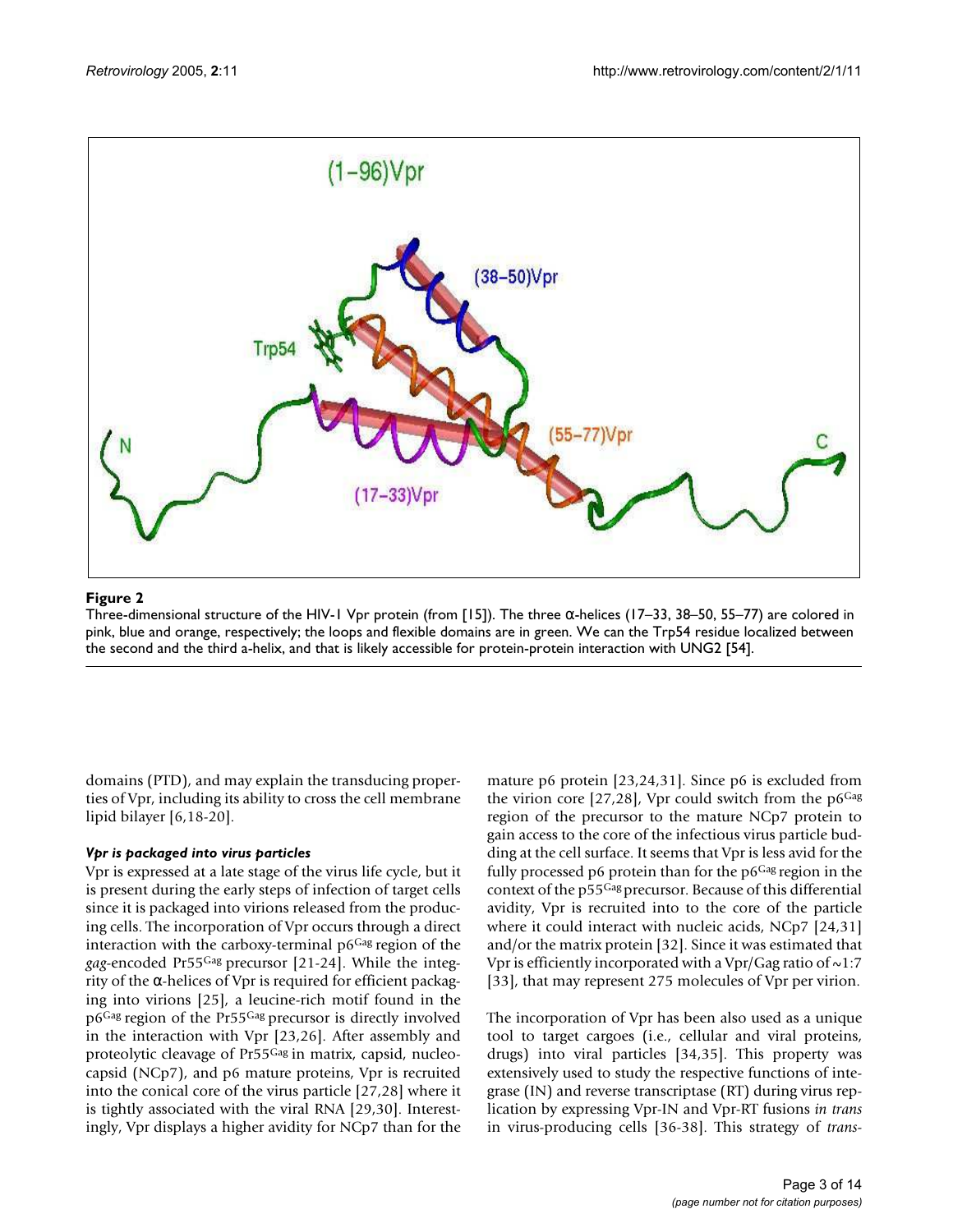complementation also allowed the analysis of mutant of IN without altering assembly, maturation and other subsequent viral events [37,39].

Furthermore, Vpr fused to the green fluorescence protein (GFP) has been recently used to tag HIV particles in order to follow intracellular virus behavior during the early steps of infection of target cells [40,41].

## *Vpr influences the fidelity of the reverse transcription process*

Following virus entry, the viral core is released into the cytoplasm of the target cell and the reverse transcription of the viral RNA takes place in the cytoplasm within a large nucleoprotein complex termed the reverse transcription complex (RTC) containing the two copies of viral RNA and the viral proteins: RT, IN, NCp7, Vpr and a few molecules of the matrix protein [42-46]. It is generally believed that the reverse transcription process is initiated in virus particles and is then completed, after virus entry, in the cystosol of the target cell. This process is likely concomitant of both virus uncoating and trafficking through the cytosol (for reviews, see [47,48]). Recent studies confirmed that Vpr co-localizes with viral nucleic acids and IN within purified HIV-1 RTCs [41,45,49], and remains associated with the viral DNA within 4 to 16 h after acute infection [43].

In addition to a potential role in the initiation step of the reverse transcription process [50], it has been shown that Vpr modulates the *in vivo* mutation rate of HIV-1 by influencing the accuracy of the reverse transcription. The HIV-1 RT is an error-prone RNA dependant DNA polymerase, and quantification of the *in vivo* rate of forward virus mutation per replication cycle revealed that the mutation rate was as much as fourfold higher in the absence of Vpr expression when measured in actively dividing cells using a genetically engineered system [51,52]. Furthermore, recent analysis in non-dividing cells shows that this phenotype is exacerbated in primary monocyte-derived macrophages (MDM) leading to a 18-fold increase of the HIV-1 mutation frequency [53]. This activity strikingly correlates with the interaction of Vpr with the nuclear form of uracil DNA glycosylase (UNG2) [54], an enzyme involved in the base excision repair pathway that specifically removes the RNA base uracil from DNA. Uracil can occur in DNA either by misincorporation of dUTP or by cytosine deamination. Initially identified from a yeast twohybrid screening using Vpr as a bait, the interaction with UNG was confirmed both *in vitro* and *ex vivo* in Vprexpressing cells. While the Trp residue in position 54 located in the exposed loop connecting the second and the third α-helix of HIV-1 Vpr has been shown critical to maintain the interaction with UNG, the Vpr-binding site was mapped within the C-terminal part of UNG2 and

occurs through a TrpXXPhe motif. Currently, three distinct cellular partners of Vpr contain a WXXF motif including the TFIIB transcription factor, the adenosinenucleotide translocator (ANT) and UNG2 [55,56].

The association of Vpr with UNG2 in virus-producing cells allows the incorporation of a catalytically active enzyme into HIV-1 particles where UNG2 may directly influence the reverse transcription accuracy [54], and this plays a specific role in the modulation of the virus mutation rate. The model supporting the direct contribution of incorporated UNG2 in the reverse transcription process was recently demonstrated by using an experimental system in which UNG2 was recruited into virions independently of Vpr. UNG2 was expressed as a chimeric protein fused to the C-terminal extremity of the VprW54R mutant, a Vpr variant that fails to recruit UNG2 into virions and to influence the virus mutation rate, even though it is incorporated as efficiently as the wild type (wt) Vpr protein. The VprW54R-UNG fusion is also efficiently packaged into HIV-1 virions and restores a mutation rate equivalent to that observed with the wt Vpr, both in actively dividing cells and in MDMs. In agreement with this phenotype on the virus mutation frequency, it was finally documented that the Vpr-mediated incorporation of UNG2 into virus particles contributes to the ability of HIV-1 to replicate in primary macrophages. When the VprW54R variant was introduced into an infectious HIV-1 molecular clone, virus replication in MDMs was both reduced and delayed whereas replication in PBMC was not altered by the lack of UNG2 incorporation into virus particles. Although it was proposed that the viral integrase was also able to mediate interaction with UNG2, Vpr seems the main viral determinant that allows for the incorporation of cellular UNG2 into virus particles. However, preliminary results obtained from *in vitro* binding assays suggest that both Vpr and IN associate with UNG to form a trimeric complex (ELR and SB, unpublished results), but further analyses are required to document the nature of the interactions between UNG2, Vpr, IN as well as RT both in virus-producing cells and then in target cells.

HIV-1 and other lentiviruses are unusual among retroviruses in their ability to infect resting or terminally differentiated cells. While Vpr has been shown to facilitate the nuclear import of viral DNA in non-dividing cells, the virion incorporation of UNG2 via Vpr also contributes to the ability of HIV-1 to replicate in primary macrophages. This implies that UNG2 is a cellular factor that plays an important role in the early steps of the HIV-1 replication cycle (i. e. viral DNA synthesis). This observation is in good agreement with a recent report showing that the misincorporation of uracil into minus strand viral DNA affects the initiation of the plus strand DNA synthesis *in vitro* [57]. This observation suggests that UNG is likely recruited into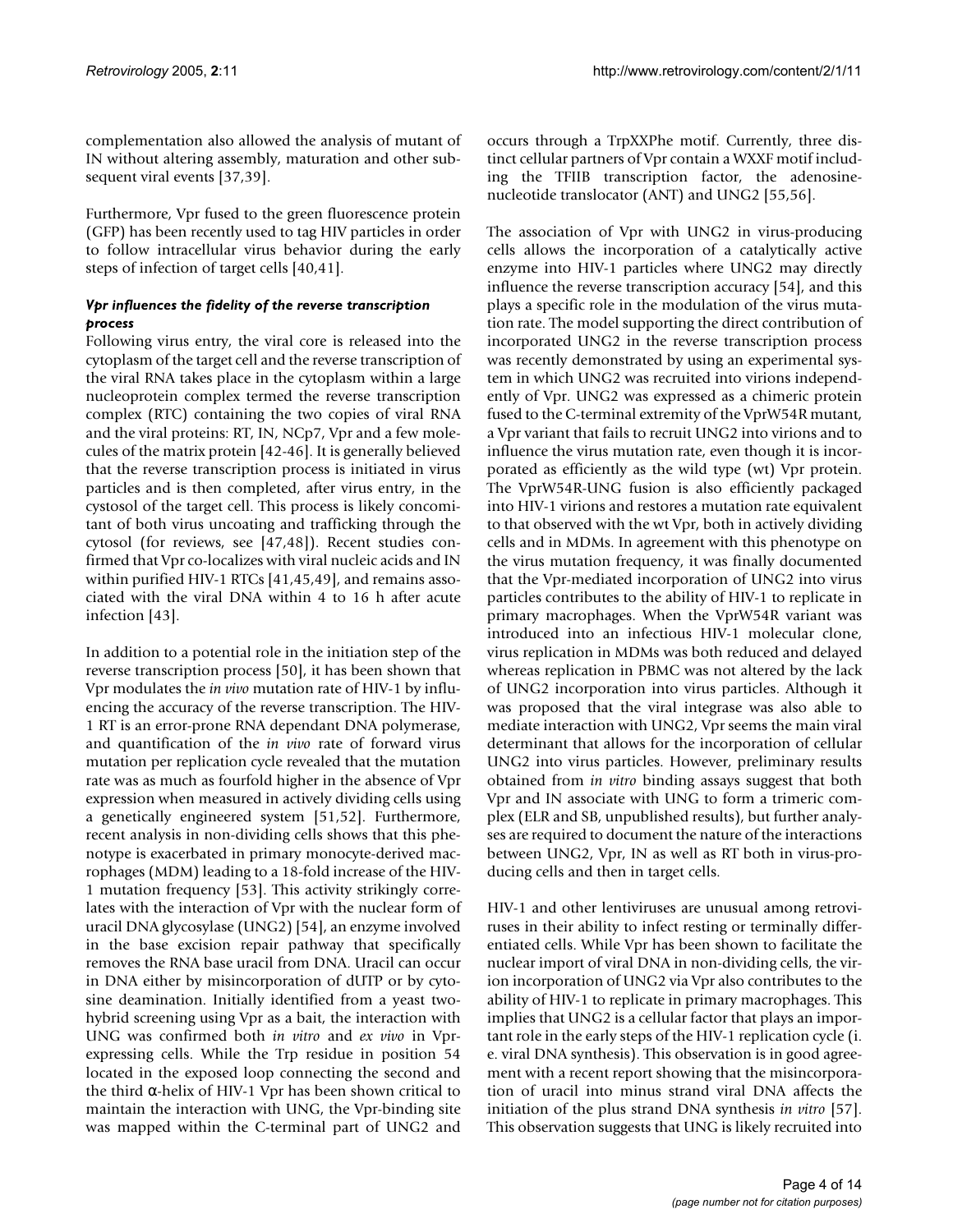HIV-1 particles to subsequently minimize the detrimental accumulation of uracil into the newly synthesized proviral DNA. While further work is needed to explain the precise mechanism for how UNG catalytic activity may specifically influence HIV-1 replication in macrophages, it is worth noting that nondividing cells express low levels of UNG and contain relatively high levels of dUTP [58]. Similarly, most non-primate lentiviruses, such as feline immunodeficiency virus (FIV), caprine-arthritis-encephalitis virus (CAEV) and equine infectious anemia (EIAV), have also developed an efficient strategy to reduce accumulation of uracil into viral DNA. These lentiviruses encode and package a dUTP pyropshophatase (dUTPase) into virus particles, an enzyme that hydrolyzed dUTP to dUMP, and thus maintains a low level of dUTP. Interestingly, replication of FIV, CAEV or EIAV that lack functional dUTPase activity is severely affected in nondividing host cells (e.g., primary macrophages). Taken together, these results indicate that uracil misincorporation in viral DNA strands during reverse transcription is deleterious for the ongoing steps of the virus life cycle. The presence of a viral dUTPase or a cellular UNG will prevent these detrimental effects for replication of non-primate and primate lentiviruses in macrophages, respectively.

In addition, it is intriguing to note that two viral auxiliary proteins from HIV-1, Vpr and Vif, can both influence the fidelity of viral DNA synthesis. The Vif protein forms a complex with the cellular deaminase APOBEC-3G (CEM15) preventing its encapsidation into virions [59- 63], while Vpr binds the DNA repair enzyme, UNG, to recruit it into the particles. It is tempting to speculate that the action of both viral proteins may influence the mutation rate during the course of HIV-1 infection, and their balance may play a key role during disease progression in infected individuals.

### *Vpr and the nuclear import of the viral pre-integration complex*

Nondividing cells, such as resting T cells and terminallydifferentiated macrophages, are important targets for viral replication during the initial stages of infection, since primary infection of these cell populations contributes to the establishment of virus reservoirs, crucial for subsequent virus spread to lymphoid organs and T-helper lymphocytes [64]. Infection of lymphoid histoculture using human tonsil or splenic tissue showed that Vpr greatly enhances HIV replication in macrophages but did not influence productive infection of proliferating or resting T cells [65]. After virus entry into the cell, the viral capsid is rapidly uncoated and the reverse transcription of the genomic HIV-1 RNA leading to the full length doublestrand DNA is completed. This viral DNA associates with viral and host cell proteins into the so-called pre-integration complex (PIC). In contrast to oncoretroviruses which

require nuclear envelope disintegration during mitosis to integrate their viral genome into host chromosomes, lentiviruses, such HIV and SIV, have evolved a strategy to import their own genome through the envelope of the interphasic nucleus via an active mechanism 4–6 h after infection (for review, see [66]). Vpr has been reported to enhance the transport of the viral DNA into the nucleus of nondividing cells [67-69], by promoting direct or indirect interactions with the cellular machinery regulating the nucleo-cytoplasmic shuttling [70-74].

### *PIC en route to the NE*

The exact composition of the PIC is still an area of debate but it contains the viral DNA at least associated with integrase, and many recent studies have confirmed that Vpr is also an integral component of this complex (for reviews, see [75-77]). Of course, the PIC likely contains cellular factors that participate in both intra-cytoplasmic routing and nuclear translocation of the viral DNA. While actin microfilaments seem to play a role in the early events of infection by acting as a scaffold for the appropriate localization and activation of the RTC [78], the PIC is tightly associated with microtubular structures in the cytoplasm. An elegant system using Vpr fused to GFP as a probe was developed to follow the movement of the PIC soon after virus entry in living cells [40]. It has been shown that the GFP-Vpr labeled-PIC progresses throughout the cytoplasm along cytoskeletal filaments and then accumulates in the perinuclear region close to centrosomes. More precisely, it was observed that the viral complex uses the cytoplasmic dynein motor to travel along the microtubule network to migrate towards the nucleus. It is not yet known whether Vpr plays an active role during this movement of the PIC along microtubules or whether it is only associated with the complex and then actively participates in the subsequent steps, including the anchoring of the PIC to the nuclear envelope (NE) and the nuclear translocation of the viral DNA.

#### *Vpr docks at the NE*

Indeed, Vpr displays evident karyophilic properties and localizes in the nucleus, but a significant fraction is anchored at the NE and can be visualized as a nuclear rim staining in fluorescence microscopy experiments [73,79- 81]. The NE consists of two concentric inner and outer membranes studded with nuclear pore complexes (NPC) that form a conduit with a central aqueous channel which allows selective trafficking between the nucleus and cytoplasm and creates a permeability barrier to free diffusion of macromolecules or complexes. NPC corresponds to a 125-MDa structure consisting of 30 distinct nuclear pore proteins, named nucleoporins (Nups) [82]. A specific subset of Nups contain FG- or FxFG peptide repeats that constitute most of the filamentous structures emanating from both sides of the NPC and that provide docking sites for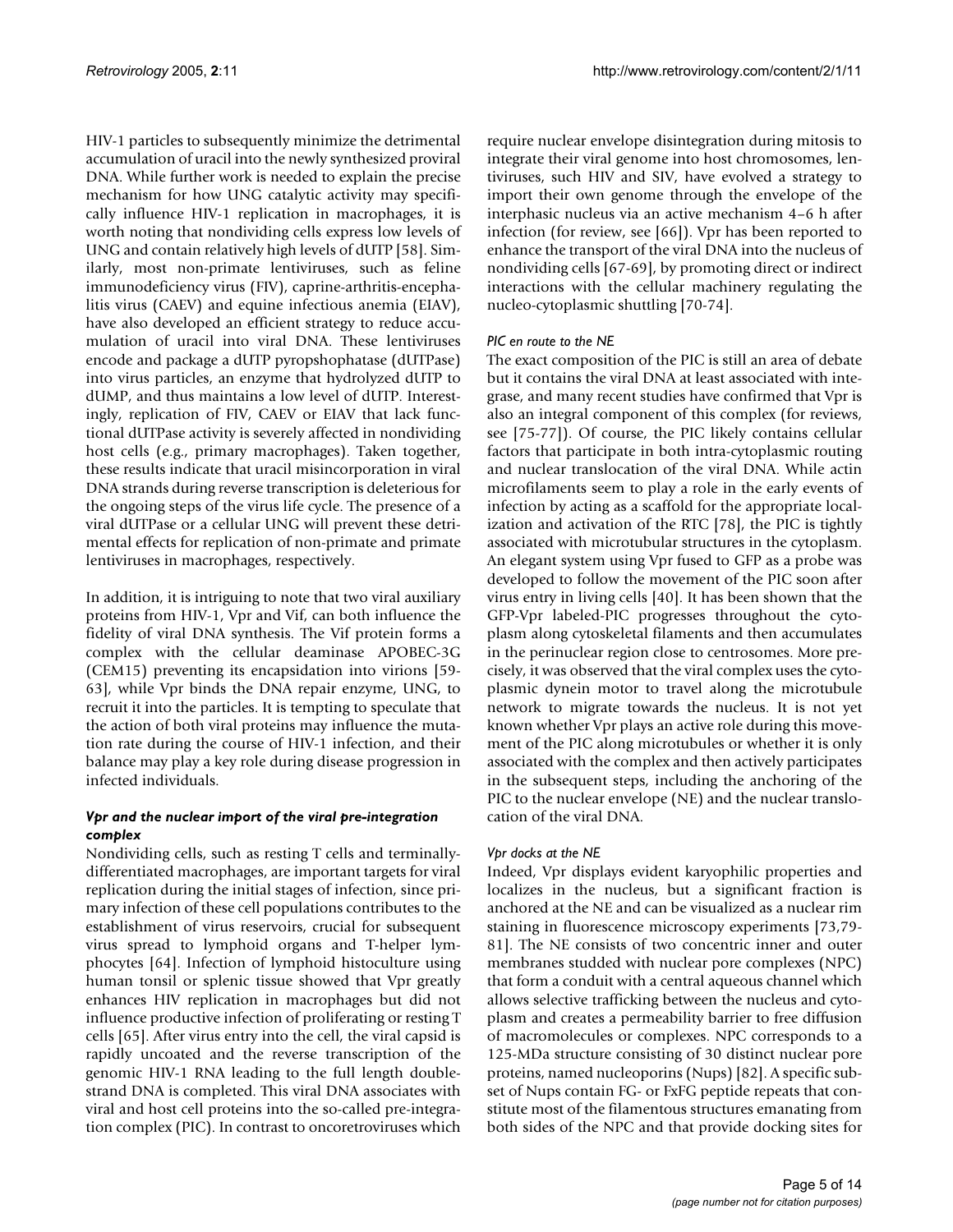various transport factors [83]. Initial studies revealed that HIV-1 Vpr bound to the FG-rich region of several nucleoporins including the human p54 and p58 Nups, the rodent POM121, and the yeast NUP1P [71,73,74], but a direct interaction with the human CG1 nucleoporin was more recently reported [70]. This interaction is not mediated by the FG-repeat region of this Nup but rather via a region without consensus motif located in the N-terminus of the protein. Using an *in vitro* nuclear import assay, it has been demonstrated that the association with the N-terminal region of hCG1 is required for the docking of Vpr to the NE, whereas the FG-repeat region does not participate in this process [70]. The role of Vpr at the NE is not clear but two explanations can be proposed. First, this localization may account for the targeting of the PIC to the NPC before its translocation into the nuclear compartment. In this model, the virion-associated Vpr would be primarily involved, after virus entry and uncoating, in the initial docking step of the viral DNA to the NPC, while other karyophilic determinants of the PIC, such as IN, would then allow for the second step of nuclear translocation to proceed [81,84-86]. Alternatively, another explanation may come from the observation that Vpr was able to provoke herniations and transient ruptures of the NE [87]. The molecular mechanism supporting the local bursting induced by Vpr is not known but the interaction of Vpr with nucleoporins may cause initial misassembly of the NPC leading to alterations of the NE architecture. Consequently, these transient ruptures may provide an unconventional route for nuclear entry of the viral PIC [87,88].

#### *Translocation of Vpr into the nucleus*

Despite the lack of any identifiable canonical nuclear localization signal (NLS), Vpr displays evident karyophilic properties and is rapidly targeted to the host cell nucleus after infection [89]. Even though the small size of Vpr does not strictly require an NLS-dependent process, experiments performed both *in vitro* or in transfected cells have shown that Vpr is able to actively promote nuclear import of a reporter protein, such as BSA, β-galastosidase or GFP [10,13,90-94]. Like proteins containing a basictype NLS, it was initially proposed that Vpr uses an importin  $\alpha$ -dependant pathway to access the nuclear compartment [72,73]. In addition, Vpr may enhance the inherently low affinity of the viral MA for importin  $\alpha$  to allow nuclear import of MA [95,96], but conflicting data exists on the nuclear localization of this viral protein [81,85]. Finally, it was reported that Vpr nuclear import was mediated by an unidentified pathway, distinct from the classical NLS- and M9-dependant pathways [92]. Two independent nuclear targeting signals have been characterized within the HIV-1 Vpr sequence, one spanning the α-helical domains in the N-terminal part of the protein and the other within the arginine-rich C-terminal region [92,94]. These results are consistent with data showing that the structure of the α-helical domains of Vpr must be maintained both for its nuclear localization and for Vpr binding with nucleoporins [25,70,80].

In conclusion, the nucleophilic property of Vpr and its high affinity for the NPC, associated with its presence in the viral PIC, at least support a role during the docking step of the PIC at the NE, a prerequisite before the translocation of viral DNA into the nucleus. Even though there is no evidence that Vpr directly participates in the translocation process, it is worth noting that purified PICs also dock at the NE before nuclear translocation using a pathway also distinct from the NLS and M9 nuclear import pathways [49]. One can suggest that among the redundancy of nuclear localization signals characterized within the PIC, both in associated viral proteins (i.e. IN, MA, Vpr) and also in the viral DNA [97], Vpr primarily serves to dock the PIC at the NE, while IN and MA act in cooperation with the central DNA flap to target the viral DNA to the nucleus (for review, see [98]).

### *Vpr, a nucleocytoplasmic protein*

In addition to its nonconventional NLS for targeting into the nucleus, Vpr is a dynamic mobile protein able to shuttle between the nucleus and cytoplasmic compartments [23,99,100]. Photobleaching experiments on living cells expressing a Vpr-GFP fusion confirmed that Vpr displays nucleocytoplasmic shuttling properties [70]. This shuttling activity has been related to the distal leucine-rich helix which could form a classical CRM1-dependant nuclear export signal (NES) [99]. The exact role of this NES in the function of Vpr is not known but since Vpr is rapidly imported into the nucleus after biosynthesis, the NES could redirect it into the cytoplasm for subsequent incorporation into virions through direct binding to the viral p55Gag precursor during the late budding step of the virus life cycle [23,100].

## *Vpr and the cell cycle*

A further important biological activity of SIV and HIV Vpr proteins is related to their ability to induce an arrest in the G2 phase of the cell cycle of infected proliferating human and simian T cells [91,101-105]. Cell cycle arrest does not require de novo synthesis of Vpr, but is induced by Vpr molecules packaged into infecting virions [87,106]. This indicates that induction of the G2 cell cycle arrest might happen before the integration step of the viral DNA genome. It is noteworthy that the *S. pombe* fission yeast as well as *S. cerevisiae* overexpressing HIV-1 Vpr are also blocked in the G2 phase of the cell cycle [107-109], supporting the idea that the cellular pathway altered by Vpr is well conserved in all eukaryotic cells. Moreover, infection of caprine cells with a caprine arthritis encephalitis virus (CAEV) expressing the *vpr* gene from SIV similarly provoked a G2 arrest [110]. The biological significance of this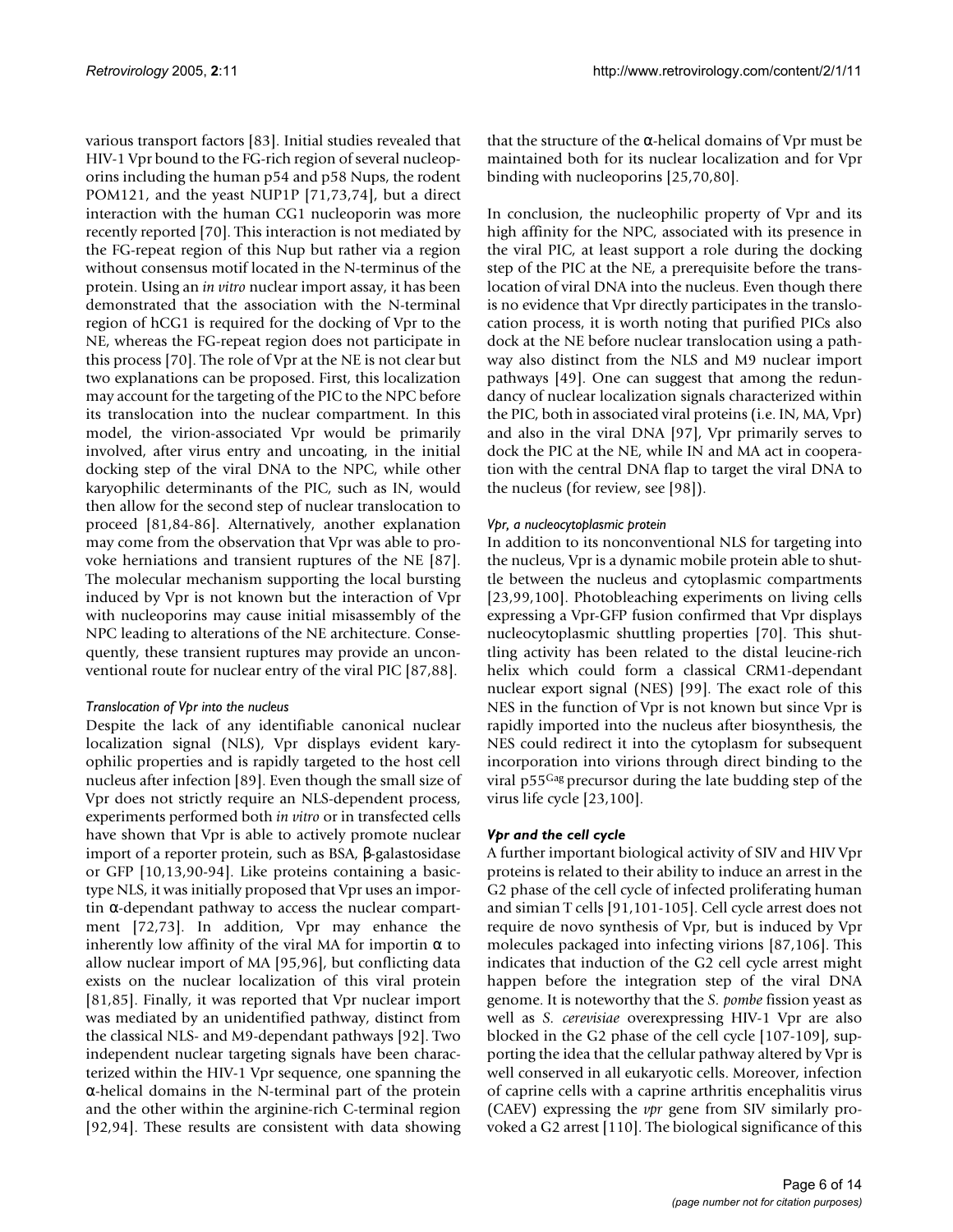arrest during the natural infection is not well understood, but the HIV-1 LTR seems to be more active in the G2 phase, implying that the G2 arrest may confer a favorable cellular environment for efficient transcription of HIV-1 [111]. In agreement, the Vpr-induced G2 arrest correlates with high level of viral replication in primary human T cells.

The determinants of the G2 arrest activity are mainly located in the C-terminal unstructured basic region of HIV-1 Vpr and phosphorylation of the protein is required [112,113]. Regulators of the cell cycle, such as cyclindependant kinases (CDKs), control progression through the cell cycle by reversible phosphorylation [114]. The p34/cdc2 CDK associates with cyclin B1 in the G2 phase (for review, see [115]) to regulate the G2 to M transition. Accumulation of the cells expressing Vpr in the G2 phase has been correlated to the inactivation of the p34/cdc2 cyclinB kinase [102,103]. The activity of cdc2 is controlled by opposite effects of the Wee-1 and Myt1 kinases and the cdc25 phosphatase. Wee1 inhibits cdc2 activity through tyrosine phosphorylation, while dephosphorylation of cdc2 by the phosphatase cdc25 promotes cdc2-cyclinB activation that drives cells into mitosis. The activities of both cdc25 and Wee-1 are also regulated by phosphorylation/dephosphorylation. It was initially described that Vpr-expressing cells contained both hyperphosphorylated cdc2 and hypophosphorylated cdc25, their inactive status [101-103]. Consequently, these two regulators of the G2/M switch are blocked preventing any cell cycle progression. The molecular mechanism leading to this inhibition is not yet clear, but different cellular partners interacting with Vpr which could play a role in cell cycle regulation have been proposed as potential mediators of the Vpr-induced G2 arrest. hVIP/MOV34, a member of the eIF3 complex, was identified as a Vpr-partner in a yeast two-hybrid assay [116], and was associated with the cell cycle arrest activity of Vpr [117]. eIF3 is a large multimeric complex that regulates transcriptional events and is essential for both G1/S and G2/M progression. Intracellular localization studies revealed that expression of Vpr induces a relocalization of MOV34 that shifts from a cytoplasmic to a nuclear localization pattern [116,117]. Two other cellular partners of Vpr, UNG and HHR23A (i.e., the human homologue of the yeast rad23 protein), are implicated cellular DNA repair processes. Since a clear relationship exists between the DNA damage response pathway and the progression of the cell cycle, it was initially suggested that Vpr binding to these DNA repair proteins could account for the observed G2 arrest [118-120], but subsequent analyses indicated that there was no correlation between the association of Vpr with HHR23A and/or UNG and the block in G2 [121,122]. These analyses are in agreement with a previous report showing that the Vpr-mediated arrest is distinct from the cell cycle arrest in G2 related to DNA damage. However, it has also been reported that Vpr induces cell cycle arrest via a DNA damage-sensitive pathway [123]. The G2 DNA damage checkpoint is under the control of the phosphatidylinositol 3-kinase-like proteins, ATR and ATM [124], which lead to the inactivation of the cdc2-cyclinB complex. The ATR protein has been recently linked to the G2 arrest induced by Vpr [125]. Inhibition of ATR either by drugs, a dominant-negative form of ATR or by siRNA reverts the Vpr-induced cell cycle arrest while activation of ATR by Vpr results in Chk1 phosphorylation, the kinase regulating cdc25c activity. These authors suggested that the G2 arrest induced by Vpr parallels the ATR-DNA damage pathway, but additional work is needed to demonstrate that Vpr causes DNA damage or mimics a signal activating one of the DNA damage sensors.

The protein phosphatase 2A (PP2A) has been shown to be directly associated with Vpr via its  $B55\alpha$  subunit [126]. PP2A is a serine/threonine phosphatase involved in a broad range of cellular processes, including cell cycle progression. PP2A inactivates cdc2 indirectly both by the inactivation of the Wee1 kinase and by activation of cdc25 (for review, see [127]). Genetic studies performed in *S. pombe* suggest the involvement of PP2A and Wee1 in the Vpr-induced cell cycle arrest [128]. Intriguingly, expression of Vpr and  $B55\alpha$  results in the nuclear localization of B55 $α$  subunit while it remains cytoplasmic in normal condition. Together, these studies emphasized the fact that Vpr might play a role in the subcellular redistribution of several regulatory protein complexes involved in the progression of the cell cycle. Indeed, the mitotic function of cdc2-cyclinB complex is triggered not only by the turn of phosphorylation/desphorylation of both subunits on specific residues, but also by spatio-temporal control of their intracellular distribution. For example, cyclinB is predominantly cytoplasmic throughout the G2 phase until it translocates rapidly into the nucleus 10 min before nuclear envelope breakdown [129]. As mentioned earlier, Vpr induces herniations and local bursting of the nuclear envelope leading to redistribution of key cell cycle regulators, including Wee1, cdc25, and cyclin B into the cytoplasm of the host cell [87]. It seems evident that alterations of the subcellular localization of segregated cell cycle regulators could explain the G2 arrest induced by Vpr; this may also explain the overall variety of cellular factors that have been involved in this process. Alternatively, nuclear herniations induced by Vpr could also affect chromatin structure leading to the activation of ATR. However, it not known if the Vpr-induced alteration of the NE architecture could cause DNA damage such as double-strand breaks, but disruption of the nuclear lamin structure is sufficient to block DNA replication, another abnormality recognized by the ATR protein (for reviews, see [130,131]).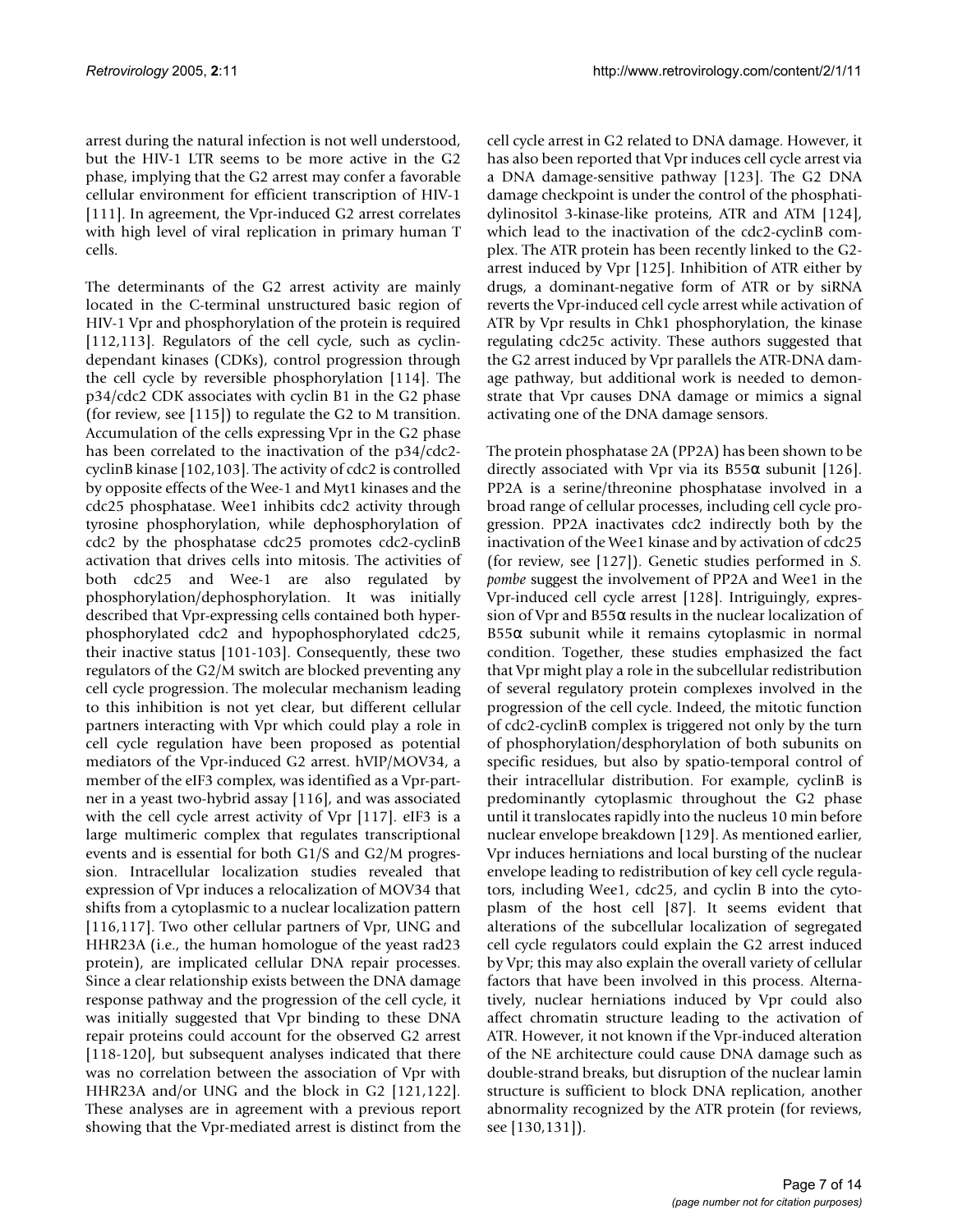### *Vpr and apoptosis*

HIV infection causes a depletion of CD4<sup>+</sup>T cells in AIDS patients, which results in a weakened immune system, impairing its ability to fight infections. The major mechanism for CD4<sup>+</sup>T cell depletion is programmed cell death, or apoptosis, that can be induced by HIV through multiple pathways of both infected cells and non-infected "bystander" cells (for review, see [132]). Even though the exact contribution of Vpr as a pro-apoptotic factor responsible for the T cell depletion observed in the natural course of HIV infection is still unknown, it was repeatedly evidenced that Vpr has cytotoxic potential and is able to induce apoptosis in many *in vitro* systems. In addition, transgenic mice expressing Vpr under the control of the CD4 promoter show both CD4 and CD8 T cell depletion associated with thymic atrophy [133]. However, controversial results indicating that Vpr can also act as negative regulator of T cell apoptosis have been reported [134,135].

Initially proposed as a consequence of the prolonged cell cycle arrest [136-140], other investigations have then revealed that the Vpr-mediated G2 arrest was not a prerequisite for induction of apoptosis, suggesting that both functions are separated [79,87,141,142]. However, the recent observation that the activity of the cell cycle regulatory Wee-1 kinase is decreased in Vpr-induced apoptotic cells led to the hypothesis of a direct correlation between the G2 arrest and apoptotic properties of Vpr [143]. Hence, reduction of Wee-1 activity, probably related to its delocalization provoked by Vpr [87], results in an inappropriate activation of cdc2 leading to cell death with phenotypical aberrant mitotic features, a process known as mitotic catastrophe [144,145]. Using an established cell line expressing Vpr, it was observed that after the long G2 phase, cell rounded up with aberrant M-phase spindle with multiple poles resulting from abnormal centrosome duplication [138,146]. The cells stopped prematurely in pro-metaphase and died by subsequent apoptosis.

However, works from the G. Kroemer's group have then well established that synthetic Vpr, as well as truncated polypeptides, are able to induce apoptosis by directly acting on mitochondria leading to the permeabilization of the mitochondrial membrane and subsequent dissipation of the mitochondrial transmembrane potential (∆Ψm) [56]. This direct effect of Vpr was related to its ability to interact physically with the adenine nucleotide translocator (ANT), a component of the permeability transition pore of mitochondria localized in the inner mitochondrial membrane. Since ANT is a transmembrane protein and presents a WxxF motif on the inner membrane face which is recognized by Vpr [56,147], this interaction implies that Vpr must first cross the outer mitochondria membrane to access ANT. The interaction between Vpr

and ANT triggers permeabilization of the inner membrane followed by permeabilization of the outer mitochondrial membrane with consequent release of soluble intermembrane proteins, such as cytochrome *c* and apoptosis inducing factors, in the cytosol. Cytochrome *c* then associates with Apaf-1 in a complex with caspase-9 to create the apoptosome, allowing activation of effector caspases, such as caspase-3, and subsequently the final execution of the apoptotic process (for review, see [148]). While numerous reports have shown that Vpr mediated-apoptosis was associated with activation of caspase-9 and capase-3 [56,79,137,140,147,149], it is intriguing that Vpr was still able to induce cell death in embryonic stem cells lacking Apaf-1, caspase-9 and IAF [150]. These results suggest a model in which the direct action of Vpr on mitochondria may be sufficient to cause cell death in HIV-1 infected cells [149].

Although the causal role of Vpr in the induction of apoptosis is evident both *in vitro* and *ex vivo*, its real contribution with other viral determinants, such as gp120 envelope, Tat, Nef and the viral protease, in the physiopathology of AIDS needs to be further documented during the course of HIV infection [151]. However, it was recently revealed that long term non-progressor HIV-1 infected patients show a highest frequency of mutation at the position Arg77 of the Vpr protein than patients with progressive AIDS disease. Interestingly, this residue seems crucial for the capacity of the protein to induce apoptosis through permeabilization of the mitochondrial membrane [152]. Conversely, it was reported that mutation of the Leu64 residue enhanced the pro-apoptopic activity of Vpr [153], indicating that mutations affecting the C-terminal region of the protein may generate Vpr molecules with different pro-apoptotic potentials during the course of natural HIV-1 infection.

In addition, soluble Vpr protein is found in the sera as well as in the cerebrospinal fluid of HIV-infected patients, and was proposed to play a role related to its pro-apoptotic activity in AIDS-associated dementia [154,155]. The involvement of Vpr in these neurological disorders has been suggested, since recombinant Vpr has neurocytopathic effects on both rat and human neuronal cells [156- 158]. Neurons killed by extracellular Vpr display typical features of apoptosis evidenced by direct activation of the initiator caspase-8 that will lead to subsequent activation of effector caspases. These effects have been linked to the property of the first amphipathic α-helix of Vpr to form cation-selective ion channels in planar lipid bilayers, causing a depolarization of the plasma membrane [6,157,159,160]. These observations indicate that Vpr can trigger apoptotic processes by different alternative pathways depending of the target cells.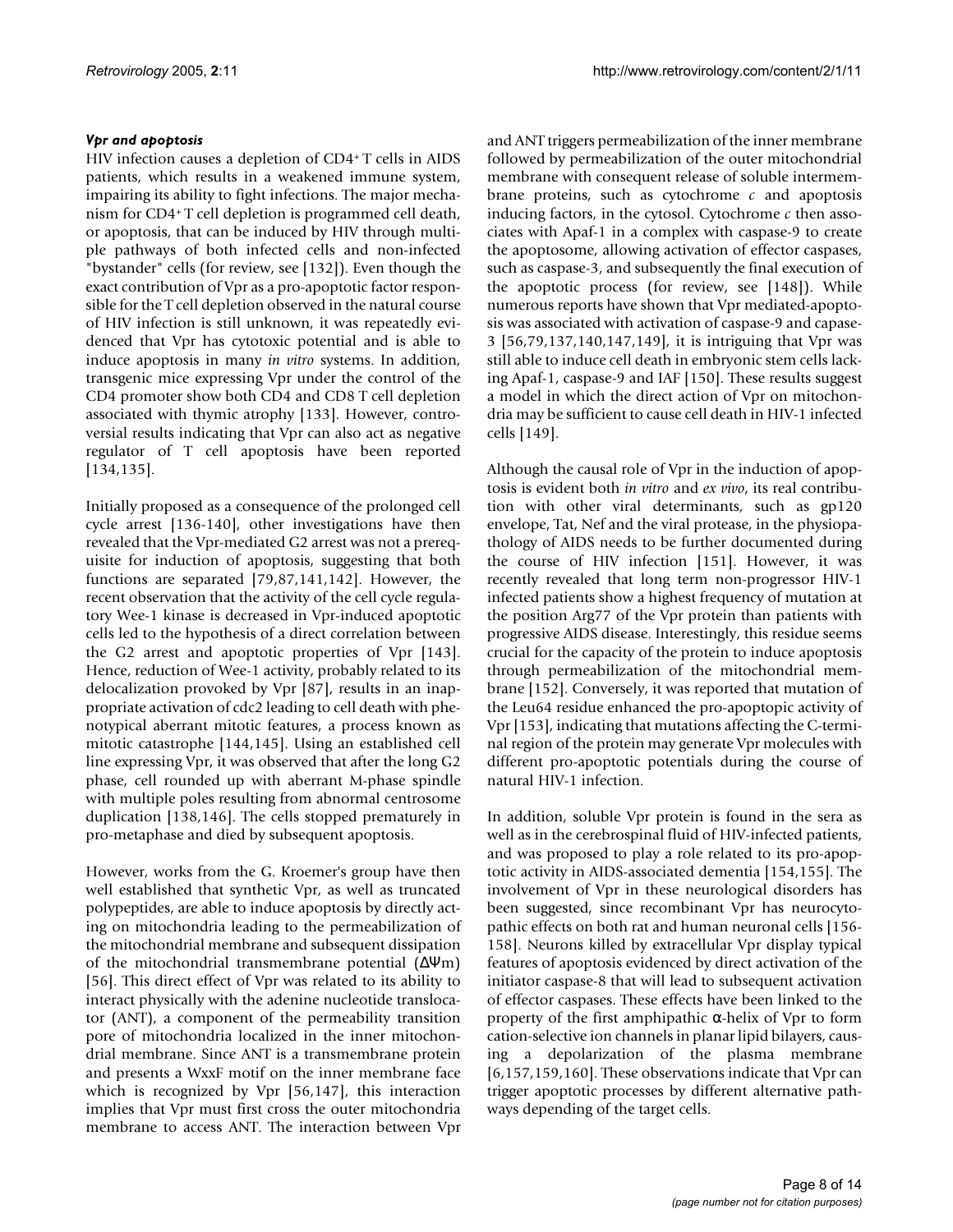### *Nuclear role(s) of Vpr*

The first reported function of Vpr was a modest transcriptional activity on the viral LTR promotor as well as on heterologous cellular promotors [161,162]. While the connection between cell cycle arrest and LTR-transactivation by Vpr is not well understood, it was concluded that activation of the Vpr-induced viral transcription is secondary to its G2/M arrest function [111,163]. An increase transcriptional activity is indeed observed from the viral LTR in arrested cells expressing Vpr [164-166]. The transactivation of HIV-1 induced by Vpr is mediated through *cis*-acting elements, including NF-κB, Sp1, C/EBP and the GRE enhancer sequences found in the LTR promotor [167-170]. Also related to this activity, Vpr regulates the expression of host cell genes such as NF-κB, NF-IL-6, p21Waf1 and *survivin* [171-173]. Finally, Vpr seems also able to interact directly with the ubiquitous cellular transcription factor Sp1 [168], the glucocorticoid receptor [174,175], the p300 coactivator [163,176], and with the transcription factor TFIIB, a component of the basal transcriptional machinery [177]. This latter interaction is also mediated by a WxxF motif found within the TFIIB primary sequence [55].

Vpr displays high affinity for nucleic acids but no specific DNA sequence targeted by Vpr has been yet identified [19,29]. Interestingly, Vpr does not bind to the Sp1 factor or *cis*-acting elements alone but it associates with Sp1 in the context of the G/C box array [168], as well as in a ternary complex with p53 [178], indicating that Vpr might bind specific DNA sequence once associated with cellular partners to subsequently drive expression of both host cell and viral genes. Consistently, it has been reported that Vpr can directly bind to p300 via a LXXLL motif present in the C-terminal α-helix of the protein [179], suggesting that Vpr may act by recruiting the p300/CBP co-activators to the HIV-1 LTR promotor and thus enhance viral expression. Since p300 is a co-activator of NF-κB, Vpr can also mediate up-regulation of promotors containing NF-κB and NF-IL-6 enhancer sequences in primary T cells and macrophages. In addition, Vpr markedly potentiates glucocorticoid receptor (GR) action on its responsive promotors [174,175]. The Vpr-mediated LTR transcription was inhibited by the addition of the GR antagonist, RU486, in cultured macrophages [175]. That Vpr-mediated co-activation of the GR is distinct from the G2 arrest and required both LLEEL<sup>26</sup> and LQQLL<sup>68</sup> motifs contained within the first and third  $\alpha$ -helical domains of HIV-1 Vpr [174,180].

Vpr may also function as an adaptor molecule for an efficient recruitment of transcriptional co-activators (GRE, p300/CBP...) to the HIV-1 LTR promotor and thus enhances viral replication. Additionally, it may be involved in the activation of host cell genes inducing cellular pathways in relation with the AIDS pathogenesis. Indeed, cDNA microarray analysis using isogenic HIV-1 either with or without *vpr* expression revealed that Vpr induces up and down regulation of various cell genes [181].

## **Conclusion**

By interfering with many distinct cellular pathways all along the virus life cycle, it is now evident that Vpr's contribution to the overall pathogenesis of HIV-1 infection *in vivo* is likely crucial. While major efforts have been made during the last years to define the molecular mechanisms and cellular targets of Vpr, additional work is needed for the complete understanding of its wide range of activities. An important issue now is to define the precise contribution of each activity to the viral replication and pathogenesis during the natural course of HIV infection. The involvement of Vpr in key processes of the early steps the viral life cycle (i.e., reverse transcription and nuclear import of the viral DNA) represents a good target for developing novel therapeutic strategies for AIDS therapy. In addition, this viral factor represents a valuable tool to elucidate many fundamental cellular processes.

### **List of abbreviations**

HIV, human immunodeficiency virus; SIV, simian immunodeficiency virus; CypA, cyclophilin A; nup, nucleoporin; PIC, pre-integration complex; RTC, reverse transcription complex.

#### **Acknowledgements**

We thank Louis Mansky for critical review of the manuscript, Guillaume Jacquot, Serge Bouaziz and Nelly Morellet for the kind gift of the figures. E.L.R. is supported by *"Ensemble contre le SIDA/SIDACTION"* and the French Agency for AIDS Research (*"ANRS"*).

#### **References**

- 1. Tristem M, Marshall C, Karpas A, Hill F: **[Evolution of the primate](http://www.ncbi.nlm.nih.gov/entrez/query.fcgi?cmd=Retrieve&db=PubMed&dopt=Abstract&list_uids=1324171) [lentiviruses: evidence from vpx and vpr.](http://www.ncbi.nlm.nih.gov/entrez/query.fcgi?cmd=Retrieve&db=PubMed&dopt=Abstract&list_uids=1324171)** *Embo J* 1992, **11:**3405-3412.
- 2. Hoch J, Lang SM, Weeger M, Stahl-Hennig C, Coulibaly C, Dittmer U, Hunsmann G, Fuchs D, Muller J, Sopper S, *et al.*: **[vpr deletion](http://www.ncbi.nlm.nih.gov/entrez/query.fcgi?cmd=Retrieve&db=PubMed&dopt=Abstract&list_uids=7609047) [mutant of simian immunodeficiency virus induces AIDS in](http://www.ncbi.nlm.nih.gov/entrez/query.fcgi?cmd=Retrieve&db=PubMed&dopt=Abstract&list_uids=7609047) [rhesus monkeys.](http://www.ncbi.nlm.nih.gov/entrez/query.fcgi?cmd=Retrieve&db=PubMed&dopt=Abstract&list_uids=7609047)** *J Virol* 1995, **69:**4807-4813.
- 3. Lang SM, Weeger M, Stahl-Hennig C, Coulibaly C, Hunsmann G, Muller J, Muller-Hermelink H, Fuchs D, Wachter H, Daniel MM, *et al.*: **[Importance of vpr for infection of rhesus monkeys with sim](http://www.ncbi.nlm.nih.gov/entrez/query.fcgi?cmd=Retrieve&db=PubMed&dopt=Abstract&list_uids=8380472)[ian immunodeficiency virus.](http://www.ncbi.nlm.nih.gov/entrez/query.fcgi?cmd=Retrieve&db=PubMed&dopt=Abstract&list_uids=8380472)** *J Virol* 1993, **67:**902-912.
- 4. Gibbs JS, Lackner AA, Lang SM, Simon MA, Sehgal PK, Daniel MD, Desrosiers RC: **[Progression to AIDS in the absence of a gene](http://www.ncbi.nlm.nih.gov/entrez/query.fcgi?cmd=Retrieve&db=PubMed&dopt=Abstract&list_uids=7884883) [for vpr or vpx.](http://www.ncbi.nlm.nih.gov/entrez/query.fcgi?cmd=Retrieve&db=PubMed&dopt=Abstract&list_uids=7884883)** *J Virol* 1995, **69:**2378-2383.
- Hirsch VM, Sharkey ME, Brown CR, Brichacek B, Goldstein S, Wakefield J, Byrum R, Elkins WR, Hahn BH, Lifson JD, Stevenson M: **[Vpx](http://www.ncbi.nlm.nih.gov/entrez/query.fcgi?cmd=Retrieve&db=PubMed&dopt=Abstract&list_uids=9846578) is required for dissemination and pathogenesis of SIV(SM) [PBj: evidence of macrophage-dependent viral amplification.](http://www.ncbi.nlm.nih.gov/entrez/query.fcgi?cmd=Retrieve&db=PubMed&dopt=Abstract&list_uids=9846578)** *Nat Med* 1998, **4:**1401-1408.
- 6. Henklein P, Bruns K, Sherman MP, Tessmer U, Licha K, Kopp J, de Noronha CM, Greene WC, Wray V, Schubert U: **[Functional and](http://www.ncbi.nlm.nih.gov/entrez/query.fcgi?cmd=Retrieve&db=PubMed&dopt=Abstract&list_uids=10903315) structural characterization of synthetic HIV-1 Vpr that [transduces cells, localizes to the nucleus, and induces G2 cell](http://www.ncbi.nlm.nih.gov/entrez/query.fcgi?cmd=Retrieve&db=PubMed&dopt=Abstract&list_uids=10903315) [cycle arrest.](http://www.ncbi.nlm.nih.gov/entrez/query.fcgi?cmd=Retrieve&db=PubMed&dopt=Abstract&list_uids=10903315)** *J Biol Chem* 2000, **275:**32016-32026.
- 7. Schuler W, Wecker K, de Rocquigny H, Baudat Y, Sire J, Roques BP: **[NMR structure of the \(52–96\) C-terminal domain of the HIV](http://www.ncbi.nlm.nih.gov/entrez/query.fcgi?cmd=Retrieve&db=PubMed&dopt=Abstract&list_uids=9925788)-**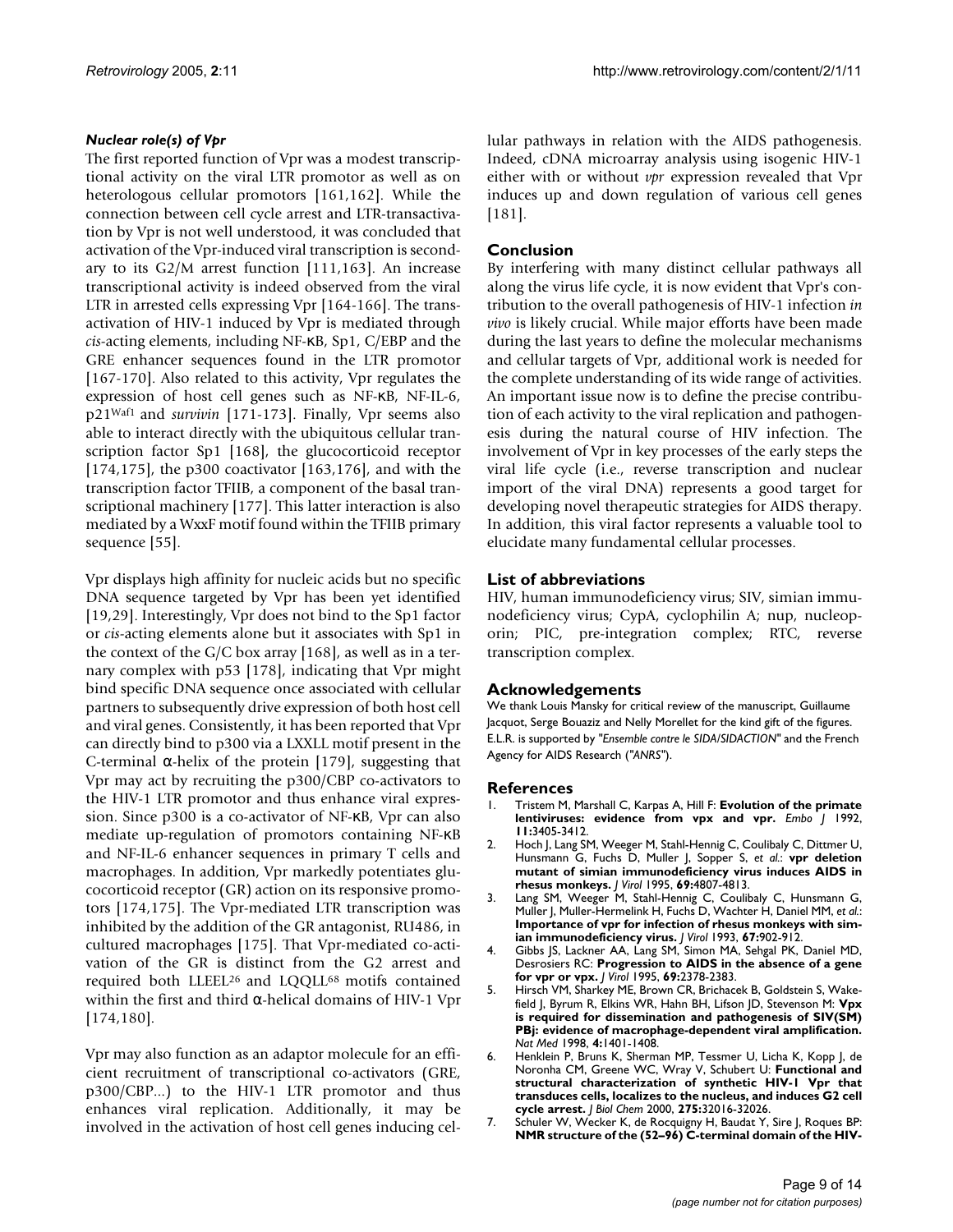**[1 regulatory protein Vpr: molecular insights into its biologi](http://www.ncbi.nlm.nih.gov/entrez/query.fcgi?cmd=Retrieve&db=PubMed&dopt=Abstract&list_uids=9925788)[cal functions.](http://www.ncbi.nlm.nih.gov/entrez/query.fcgi?cmd=Retrieve&db=PubMed&dopt=Abstract&list_uids=9925788)** *J Mol Biol* 1999, **285:**2105-2117.

- 8. Wecker K, Roques BP: **[NMR structure of the \(1–51\) N-terminal](http://www.ncbi.nlm.nih.gov/entrez/query.fcgi?cmd=Retrieve&db=PubMed&dopt=Abstract&list_uids=10561576) [domain of the HIV-1 regulatory protein Vpr.](http://www.ncbi.nlm.nih.gov/entrez/query.fcgi?cmd=Retrieve&db=PubMed&dopt=Abstract&list_uids=10561576)** *Eur J Biochem* 1999, **266:**359-369.
- 9. Wecker K, Morellet N, Bouaziz S, Roques BP: **[NMR structure of](http://www.ncbi.nlm.nih.gov/entrez/query.fcgi?cmd=Retrieve&db=PubMed&dopt=Abstract&list_uids=12153575) [the HIV-1 regulatory protein Vpr in H2O/trifluoroethanol.](http://www.ncbi.nlm.nih.gov/entrez/query.fcgi?cmd=Retrieve&db=PubMed&dopt=Abstract&list_uids=12153575) Comparison with the Vpr N-terminal (1–51) and C-terminal [\(52–96\) domains.](http://www.ncbi.nlm.nih.gov/entrez/query.fcgi?cmd=Retrieve&db=PubMed&dopt=Abstract&list_uids=12153575)** *Eur J Biochem* 2002, **269:**3779-3788.
- 10. Yao XJ, Subbramanian RA, Rougeau N, Boisvert F, Bergeron D, Cohen EA: **[Mutagenic analysis of human immunodeficiency](http://www.ncbi.nlm.nih.gov/entrez/query.fcgi?cmd=Retrieve&db=PubMed&dopt=Abstract&list_uids=7474123) [virus type 1 Vpr: role of a predicted N-terminal alpha-helical](http://www.ncbi.nlm.nih.gov/entrez/query.fcgi?cmd=Retrieve&db=PubMed&dopt=Abstract&list_uids=7474123) structure in Vpr nuclear localization and virion [incorporation.](http://www.ncbi.nlm.nih.gov/entrez/query.fcgi?cmd=Retrieve&db=PubMed&dopt=Abstract&list_uids=7474123)** *J Virol* 1995, **69:**7032-7044.
- 11. Bourbigot S, Beltz H, Denis J, Morellet N, Roques BP, Mely Y, Bouaziz S: **The C-terminal domain of VPR adopts an antiparallel dimeric structure in solution via its leucine-zipper-like domain.** *Biochem J* 2004 in press.
- 12. Wang L, Mukherjee S, Narayan O, Zhao LJ: **[Characterization of a](http://www.ncbi.nlm.nih.gov/entrez/query.fcgi?cmd=Retrieve&db=PubMed&dopt=Abstract&list_uids=8921884) [leucine-zipper-like domain in Vpr protein of human immun](http://www.ncbi.nlm.nih.gov/entrez/query.fcgi?cmd=Retrieve&db=PubMed&dopt=Abstract&list_uids=8921884)[odeficiency virus type 1.](http://www.ncbi.nlm.nih.gov/entrez/query.fcgi?cmd=Retrieve&db=PubMed&dopt=Abstract&list_uids=8921884)** *Gene* 1996, **178:**7-13.
- 13. Mahalingam S, Ayyavoo V, Patel M, Kieber-Emmons T, Weiner DB: **[Nuclear import, virion incorporation, and cell cycle arrest/](http://www.ncbi.nlm.nih.gov/entrez/query.fcgi?cmd=Retrieve&db=PubMed&dopt=Abstract&list_uids=9261351) differentiation are mediated by distinct functional domains [of human immunodeficiency virus type 1 Vpr.](http://www.ncbi.nlm.nih.gov/entrez/query.fcgi?cmd=Retrieve&db=PubMed&dopt=Abstract&list_uids=9261351)** *J Virol* 1997, **71:**6339-6347.
- 14. Zhao LJ, Wang L, Mukherjee S, Narayan O: **[Biochemical mecha](http://www.ncbi.nlm.nih.gov/entrez/query.fcgi?cmd=Retrieve&db=PubMed&dopt=Abstract&list_uids=7798208)[nism of HIV-1 Vpr function. Oligomerization mediated by](http://www.ncbi.nlm.nih.gov/entrez/query.fcgi?cmd=Retrieve&db=PubMed&dopt=Abstract&list_uids=7798208) [the N-terminal domain.](http://www.ncbi.nlm.nih.gov/entrez/query.fcgi?cmd=Retrieve&db=PubMed&dopt=Abstract&list_uids=7798208)** *J Biol Chem* 1994, **269:**32131-32137.
- 15. Morellet N, Bouaziz S, Petitjean P, Roques BP: **[NMR structure of](http://www.ncbi.nlm.nih.gov/entrez/query.fcgi?cmd=Retrieve&db=PubMed&dopt=Abstract&list_uids=12614620) [the HIV-1 regulatory protein VPR.](http://www.ncbi.nlm.nih.gov/entrez/query.fcgi?cmd=Retrieve&db=PubMed&dopt=Abstract&list_uids=12614620)** *J Mol Biol* 2003, **327:**215-227.
- Bruns K, Fossen T, Wray V, Henklein P, Tessmer U, Schubert U: **[Structural characterization of the HIV-1 Vpr N terminus:](http://www.ncbi.nlm.nih.gov/entrez/query.fcgi?cmd=Retrieve&db=PubMed&dopt=Abstract&list_uids=12881523) [evidence of cis/trans-proline isomerism.](http://www.ncbi.nlm.nih.gov/entrez/query.fcgi?cmd=Retrieve&db=PubMed&dopt=Abstract&list_uids=12881523)** *J Biol Chem* 2003, **278:**43188-43201.
- 17. Zander K, Sherman MP, Tessmer U, Bruns K, Wray V, Prechtel AT, Schubert E, Henklein P, Luban J, Neidleman J, *et al.*: **[Cyclophilin A](http://www.ncbi.nlm.nih.gov/entrez/query.fcgi?cmd=Retrieve&db=PubMed&dopt=Abstract&list_uids=12881522) [interacts with HIV-1 Vpr and is required for its functional](http://www.ncbi.nlm.nih.gov/entrez/query.fcgi?cmd=Retrieve&db=PubMed&dopt=Abstract&list_uids=12881522) [expression.](http://www.ncbi.nlm.nih.gov/entrez/query.fcgi?cmd=Retrieve&db=PubMed&dopt=Abstract&list_uids=12881522)** *J Biol Chem* 2003, **278:**43202-43213.
- 18. Sherman MP, Schubert U, Williams SA, de Noronha CM, Kreisberg JF, Henklein P, Greene WC: **[HIV-1 Vpr displays natural protein](http://www.ncbi.nlm.nih.gov/entrez/query.fcgi?cmd=Retrieve&db=PubMed&dopt=Abstract&list_uids=12429519)[transducing properties: implications for viral pathogenesis.](http://www.ncbi.nlm.nih.gov/entrez/query.fcgi?cmd=Retrieve&db=PubMed&dopt=Abstract&list_uids=12429519)** *Virology* 2002, **302:**95-105.
- 19. Kichler A, Pages JC, Leborgne C, Druillennec S, Lenoir C, Coulaud D, Delain E, Le Cam E, Roques BP, Danos O: **[Efficient DNA transfec](http://www.ncbi.nlm.nih.gov/entrez/query.fcgi?cmd=Retrieve&db=PubMed&dopt=Abstract&list_uids=10823846)[tion mediated by the C-terminal domain of human immun](http://www.ncbi.nlm.nih.gov/entrez/query.fcgi?cmd=Retrieve&db=PubMed&dopt=Abstract&list_uids=10823846)[odeficiency virus type 1 viral protein R.](http://www.ncbi.nlm.nih.gov/entrez/query.fcgi?cmd=Retrieve&db=PubMed&dopt=Abstract&list_uids=10823846)** *J Virol* 2000, **74:**5424-5431.
- 20. Coeytaux E, Coulaud D, Le Cam E, Danos O, Kichler A: **[The cati](http://www.ncbi.nlm.nih.gov/entrez/query.fcgi?cmd=Retrieve&db=PubMed&dopt=Abstract&list_uids=12639957)[onic amphipathic alpha-helix of HIV-1 viral protein R \(Vpr\)](http://www.ncbi.nlm.nih.gov/entrez/query.fcgi?cmd=Retrieve&db=PubMed&dopt=Abstract&list_uids=12639957) binds to nucleic acids, permeabilizes membranes, and effi[ciently transfects cells.](http://www.ncbi.nlm.nih.gov/entrez/query.fcgi?cmd=Retrieve&db=PubMed&dopt=Abstract&list_uids=12639957)** *J Biol Chem* 2003, **278:**18110-18116.
- 21. Accola MA, Bukovsky AA, Jones MS, Gottlinger HG: **[A conserved](http://www.ncbi.nlm.nih.gov/entrez/query.fcgi?cmd=Retrieve&db=PubMed&dopt=Abstract&list_uids=10559313) [dileucine-containing motif in p6\(gag\) governs the particle](http://www.ncbi.nlm.nih.gov/entrez/query.fcgi?cmd=Retrieve&db=PubMed&dopt=Abstract&list_uids=10559313) association of Vpx and Vpr of simian immunodeficiency [viruses SIV\(mac\) and SIV\(agm\).](http://www.ncbi.nlm.nih.gov/entrez/query.fcgi?cmd=Retrieve&db=PubMed&dopt=Abstract&list_uids=10559313)** *J Virol* 1999, **73:**9992-9999.
- 22. Bachand F, Yao XJ, Hrimech M, Rougeau N, Cohen EA: **[Incorpora](http://www.ncbi.nlm.nih.gov/entrez/query.fcgi?cmd=Retrieve&db=PubMed&dopt=Abstract&list_uids=10085158)[tion of Vpr into human immunodeficiency virus type 1](http://www.ncbi.nlm.nih.gov/entrez/query.fcgi?cmd=Retrieve&db=PubMed&dopt=Abstract&list_uids=10085158) requires a direct interaction with the p6 domain of the p55 [gag precursor.](http://www.ncbi.nlm.nih.gov/entrez/query.fcgi?cmd=Retrieve&db=PubMed&dopt=Abstract&list_uids=10085158)** *J Biol Chem* 1999, **274:**9083-9091.
- 23. Jenkins Y, Sanchez PV, Meyer BE, Malim MH: **[Nuclear export of](http://www.ncbi.nlm.nih.gov/entrez/query.fcgi?cmd=Retrieve&db=PubMed&dopt=Abstract&list_uids=11483780) [human immunodeficiency virus type 1 Vpr is not required](http://www.ncbi.nlm.nih.gov/entrez/query.fcgi?cmd=Retrieve&db=PubMed&dopt=Abstract&list_uids=11483780) [for virion packaging.](http://www.ncbi.nlm.nih.gov/entrez/query.fcgi?cmd=Retrieve&db=PubMed&dopt=Abstract&list_uids=11483780)** *J Virol* 2001, **75:**8348-8352.
- 24. Selig L, Pages JC, Tanchou V, Preveral S, Berlioz-Torrent C, Liu LX, Erdtmann L, Darlix J, Benarous R, Benichou S: **[Interaction with the](http://www.ncbi.nlm.nih.gov/entrez/query.fcgi?cmd=Retrieve&db=PubMed&dopt=Abstract&list_uids=9847364) [p6 domain of the gag precursor mediates incorporation into](http://www.ncbi.nlm.nih.gov/entrez/query.fcgi?cmd=Retrieve&db=PubMed&dopt=Abstract&list_uids=9847364) [virions of Vpr and Vpx proteins from primate lentiviruses.](http://www.ncbi.nlm.nih.gov/entrez/query.fcgi?cmd=Retrieve&db=PubMed&dopt=Abstract&list_uids=9847364)** *J Virol* 1999, **73:**592-600.
- 25. Singh SP, Tomkowicz B, Lai D, Cartas M, Mahalingam S, Kalyanaraman VS, Murali R, Srinivasan A: **[Functional role of residues corre](http://www.ncbi.nlm.nih.gov/entrez/query.fcgi?cmd=Retrieve&db=PubMed&dopt=Abstract&list_uids=11044109)[sponding to helical domain II \(amino acids 35 to 46\) of](http://www.ncbi.nlm.nih.gov/entrez/query.fcgi?cmd=Retrieve&db=PubMed&dopt=Abstract&list_uids=11044109) [human immunodeficiency virus type 1 Vpr.](http://www.ncbi.nlm.nih.gov/entrez/query.fcgi?cmd=Retrieve&db=PubMed&dopt=Abstract&list_uids=11044109)** *J Virol* 2000, **74:**10650-10657.
- 26. Kondo E, Gottlinger HG: **[A conserved LXXLF sequence is the](http://www.ncbi.nlm.nih.gov/entrez/query.fcgi?cmd=Retrieve&db=PubMed&dopt=Abstract&list_uids=8523520) [major determinant in p6gag required for the incorporation](http://www.ncbi.nlm.nih.gov/entrez/query.fcgi?cmd=Retrieve&db=PubMed&dopt=Abstract&list_uids=8523520)**

**[of human immunodeficiency virus type 1 Vpr.](http://www.ncbi.nlm.nih.gov/entrez/query.fcgi?cmd=Retrieve&db=PubMed&dopt=Abstract&list_uids=8523520)** *J Virol* 1996, **70:**159-164.

- 27. Accola MA, Ohagen A, Gottlinger HG: **[Isolation of human immu](http://www.ncbi.nlm.nih.gov/entrez/query.fcgi?cmd=Retrieve&db=PubMed&dopt=Abstract&list_uids=10846106)[nodeficiency virus type 1 cores: retention of vpr in the](http://www.ncbi.nlm.nih.gov/entrez/query.fcgi?cmd=Retrieve&db=PubMed&dopt=Abstract&list_uids=10846106) [absence of p6\(gag\) \[In Process Citation\].](http://www.ncbi.nlm.nih.gov/entrez/query.fcgi?cmd=Retrieve&db=PubMed&dopt=Abstract&list_uids=10846106)** *J Virol* 2000, **74:**6198-6202.
- 28. Welker R, Hohenberg H, Tessmer U, Huckhagel C, Krausslich HG: **[Biochemical and structural analysis of isolated mature cores](http://www.ncbi.nlm.nih.gov/entrez/query.fcgi?cmd=Retrieve&db=PubMed&dopt=Abstract&list_uids=10627527) [of human immunodeficiency virus type 1.](http://www.ncbi.nlm.nih.gov/entrez/query.fcgi?cmd=Retrieve&db=PubMed&dopt=Abstract&list_uids=10627527)** *J Virol* 2000, **74:**1168-1177.
- 29. Zhang S, Pointer D, Singer G, Feng Y, Park K, Zhao LJ: **[Direct bind](http://www.ncbi.nlm.nih.gov/entrez/query.fcgi?cmd=Retrieve&db=PubMed&dopt=Abstract&list_uids=9611258)[ing to nucleic acids by Vpr of human immunodeficiency virus](http://www.ncbi.nlm.nih.gov/entrez/query.fcgi?cmd=Retrieve&db=PubMed&dopt=Abstract&list_uids=9611258) [type 1.](http://www.ncbi.nlm.nih.gov/entrez/query.fcgi?cmd=Retrieve&db=PubMed&dopt=Abstract&list_uids=9611258)** *Gene* 1998, **212:**157-166.
- de Rocquigny H, Caneparo A, Delaunay T, Bischerour J, Mouscadet JF, Roques BP: **[Interactions of the C-terminus of viral protein](http://www.ncbi.nlm.nih.gov/entrez/query.fcgi?cmd=Retrieve&db=PubMed&dopt=Abstract&list_uids=10848983) [R with nucleic acids are modulated by its N-terminus.](http://www.ncbi.nlm.nih.gov/entrez/query.fcgi?cmd=Retrieve&db=PubMed&dopt=Abstract&list_uids=10848983)** *Eur J Biochem* 2000, **267:**3654-3660.
- 31. de Rocquigny H, Petitjean P, Tanchou V, Decimo D, Drouot L, Delaunay T, Darlix JL, Roques BP: **[The zinc fingers of HIV nucleocapsid](http://www.ncbi.nlm.nih.gov/entrez/query.fcgi?cmd=Retrieve&db=PubMed&dopt=Abstract&list_uids=9388214) [protein NCp7 direct interactions with the viral regulatory](http://www.ncbi.nlm.nih.gov/entrez/query.fcgi?cmd=Retrieve&db=PubMed&dopt=Abstract&list_uids=9388214) [protein Vpr.](http://www.ncbi.nlm.nih.gov/entrez/query.fcgi?cmd=Retrieve&db=PubMed&dopt=Abstract&list_uids=9388214)** *J Biol Chem* 1997, **272:**30753-30759.
- 32. Sato A, Yoshimoto J, Isaka Y, Miki S, Suyama A, Adachi A, Hayami M, Fujiwara T, Yoshie O: **[Evidence for direct association of Vpr and](http://www.ncbi.nlm.nih.gov/entrez/query.fcgi?cmd=Retrieve&db=PubMed&dopt=Abstract&list_uids=8659115) [matrix protein p17 within the HIV-1 virion.](http://www.ncbi.nlm.nih.gov/entrez/query.fcgi?cmd=Retrieve&db=PubMed&dopt=Abstract&list_uids=8659115)** *Virology* 1996, **220:**208-212.
- 33. Muller B, Tessmer U, Schubert U, Krausslich HG: **[Human immun](http://www.ncbi.nlm.nih.gov/entrez/query.fcgi?cmd=Retrieve&db=PubMed&dopt=Abstract&list_uids=11000245)odeficiency virus type 1 Vpr protein is incorporated into the [virion in significantly smaller amounts than gag and is phos](http://www.ncbi.nlm.nih.gov/entrez/query.fcgi?cmd=Retrieve&db=PubMed&dopt=Abstract&list_uids=11000245)[phorylated in infected cells.](http://www.ncbi.nlm.nih.gov/entrez/query.fcgi?cmd=Retrieve&db=PubMed&dopt=Abstract&list_uids=11000245)** *J Virol* 2000, **74:**9727-9731.
- 34. Wu X, Liu H, Xiao H, Kim J, Seshaiah P, Natsoulis G, Boeke JD, Hahn BH, Kappes JC: **[Targeting foreign proteins to human immuno](http://www.ncbi.nlm.nih.gov/entrez/query.fcgi?cmd=Retrieve&db=PubMed&dopt=Abstract&list_uids=7745685)[deficiency virus particles via fusion with Vpr and Vpx.](http://www.ncbi.nlm.nih.gov/entrez/query.fcgi?cmd=Retrieve&db=PubMed&dopt=Abstract&list_uids=7745685)** *J Virol* 1995, **69:**3389-3398.
- 35. Yao XJ, Kobinger G, Dandache S, Rougeau N, Cohen E: **[HIV-1 Vpr](http://www.ncbi.nlm.nih.gov/entrez/query.fcgi?cmd=Retrieve&db=PubMed&dopt=Abstract&list_uids=10490769)[chloramphenicol acetyltransferase fusion proteins: sequence](http://www.ncbi.nlm.nih.gov/entrez/query.fcgi?cmd=Retrieve&db=PubMed&dopt=Abstract&list_uids=10490769) requirement for virion incorporation and analysis of antiviral [effect.](http://www.ncbi.nlm.nih.gov/entrez/query.fcgi?cmd=Retrieve&db=PubMed&dopt=Abstract&list_uids=10490769)** *Gene Ther* 1999, **6:**1590-1599.
- 36. Wu X, Liu H, Xiao H, Conway JA, Hunter E, Kappes JC: **[Functional](http://www.ncbi.nlm.nih.gov/entrez/query.fcgi?cmd=Retrieve&db=PubMed&dopt=Abstract&list_uids=9305652) [RT and IN incorporated into HIV-1 particles independently](http://www.ncbi.nlm.nih.gov/entrez/query.fcgi?cmd=Retrieve&db=PubMed&dopt=Abstract&list_uids=9305652) [of the Gag/Pol precursor protein.](http://www.ncbi.nlm.nih.gov/entrez/query.fcgi?cmd=Retrieve&db=PubMed&dopt=Abstract&list_uids=9305652)** *Embo J* 1997, **16:**5113-5122.
- 37. Liu H, Wu X, Xiao H, Kappes JC: **[Targeting human immunode](http://www.ncbi.nlm.nih.gov/entrez/query.fcgi?cmd=Retrieve&db=PubMed&dopt=Abstract&list_uids=10482639)[ficiency virus \(HIV\) type 2 integrase protein into HIV type 1.](http://www.ncbi.nlm.nih.gov/entrez/query.fcgi?cmd=Retrieve&db=PubMed&dopt=Abstract&list_uids=10482639)** *J Virol* 1999, **73:**8831-8836.
- 38. Wu X, Liu H, Xiao H, Conway JA, Hehl E, Kalpana GV, Prasad V, Kappes JC: **[Human immunodeficiency virus type 1 integrase pro](http://www.ncbi.nlm.nih.gov/entrez/query.fcgi?cmd=Retrieve&db=PubMed&dopt=Abstract&list_uids=9971795)tein promotes reverse transcription through specific [interactions with the nucleoprotein reverse transcription](http://www.ncbi.nlm.nih.gov/entrez/query.fcgi?cmd=Retrieve&db=PubMed&dopt=Abstract&list_uids=9971795) [complex.](http://www.ncbi.nlm.nih.gov/entrez/query.fcgi?cmd=Retrieve&db=PubMed&dopt=Abstract&list_uids=9971795)** *J Virol* 1999, **73:**2126-2135.
- 39. Padow M, Lai L, Deivanayagam C, DeLucas LJ, Weiss RB, Dunn DM, Wu X, Kappes JC: **[Replication of chimeric human immunode](http://www.ncbi.nlm.nih.gov/entrez/query.fcgi?cmd=Retrieve&db=PubMed&dopt=Abstract&list_uids=14512553)[ficiency virus type 1 \(HIV-1\) containing HIV-2 integrase \(IN\):](http://www.ncbi.nlm.nih.gov/entrez/query.fcgi?cmd=Retrieve&db=PubMed&dopt=Abstract&list_uids=14512553) naturally selected mutations in IN augment DNA synthesis.** *J Virol* 2003, **77:**11050-11059.
- 40. McDonald D, Vodicka MA, Lucero G, Svitkina TM, Borisy GG, Emerman M, Hope TJ: **[Visualization of the intracellular behavior of](http://www.ncbi.nlm.nih.gov/entrez/query.fcgi?cmd=Retrieve&db=PubMed&dopt=Abstract&list_uids=12417576) [HIV in living cells.](http://www.ncbi.nlm.nih.gov/entrez/query.fcgi?cmd=Retrieve&db=PubMed&dopt=Abstract&list_uids=12417576)** *J Cell Biol* 2002, **159:**441-452.
- 41. McDonald D, Wu L, Bohks SM, KewalRamani VN, Unutmaz D, Hope TJ: **[Recruitment of HIV and its receptors to dendritic cell-T](http://www.ncbi.nlm.nih.gov/entrez/query.fcgi?cmd=Retrieve&db=PubMed&dopt=Abstract&list_uids=12730499) [cell junctions.](http://www.ncbi.nlm.nih.gov/entrez/query.fcgi?cmd=Retrieve&db=PubMed&dopt=Abstract&list_uids=12730499)** *Science* 2003, **300:**1295-1297.
- 42. Farnet CM, Haseltine WA: **[Determination of viral proteins](http://www.ncbi.nlm.nih.gov/entrez/query.fcgi?cmd=Retrieve&db=PubMed&dopt=Abstract&list_uids=2002549) [present in the human immunodeficiency virus type 1 pre](http://www.ncbi.nlm.nih.gov/entrez/query.fcgi?cmd=Retrieve&db=PubMed&dopt=Abstract&list_uids=2002549)[integration complex.](http://www.ncbi.nlm.nih.gov/entrez/query.fcgi?cmd=Retrieve&db=PubMed&dopt=Abstract&list_uids=2002549)** *J Virol* 1991, **65:**1910-1915.
- 43. Fassati A, Goff SP: **[Characterization of intracellular reverse](http://www.ncbi.nlm.nih.gov/entrez/query.fcgi?cmd=Retrieve&db=PubMed&dopt=Abstract&list_uids=11264352) [transcription complexes of human immunodeficiency virus](http://www.ncbi.nlm.nih.gov/entrez/query.fcgi?cmd=Retrieve&db=PubMed&dopt=Abstract&list_uids=11264352) [type 1.](http://www.ncbi.nlm.nih.gov/entrez/query.fcgi?cmd=Retrieve&db=PubMed&dopt=Abstract&list_uids=11264352)** *J Virol* 2001, **75:**3626-3635.
- 44. Miller MD, Farnet CM, Bushman FD: **[Human immunodeficiency](http://www.ncbi.nlm.nih.gov/entrez/query.fcgi?cmd=Retrieve&db=PubMed&dopt=Abstract&list_uids=9188609) [virus type 1 preintegration complexes: studies of organiza](http://www.ncbi.nlm.nih.gov/entrez/query.fcgi?cmd=Retrieve&db=PubMed&dopt=Abstract&list_uids=9188609)[tion and composition.](http://www.ncbi.nlm.nih.gov/entrez/query.fcgi?cmd=Retrieve&db=PubMed&dopt=Abstract&list_uids=9188609)** *J Virol* 1997, **71:**5382-5390.
- 45. Nermut MV, Fassati A: **[Structural analyses of purified human](http://www.ncbi.nlm.nih.gov/entrez/query.fcgi?cmd=Retrieve&db=PubMed&dopt=Abstract&list_uids=12857888) [immunodeficiency virus type 1 intracellular reverse tran](http://www.ncbi.nlm.nih.gov/entrez/query.fcgi?cmd=Retrieve&db=PubMed&dopt=Abstract&list_uids=12857888)[scription complexes.](http://www.ncbi.nlm.nih.gov/entrez/query.fcgi?cmd=Retrieve&db=PubMed&dopt=Abstract&list_uids=12857888)** *J Virol* 2003, **77:**8196-8206.
- 46. Bukrinsky MI, Haggerty S, Dempsey MP, Sharova N, Adzhubel A, Spitz L, Lewis P, Goldfarb D, Emerman M, Stevenson M: **[A nuclear local](http://www.ncbi.nlm.nih.gov/entrez/query.fcgi?cmd=Retrieve&db=PubMed&dopt=Abstract&list_uids=8105392)[ization signal within HIV-1 matrix protein that governs infec](http://www.ncbi.nlm.nih.gov/entrez/query.fcgi?cmd=Retrieve&db=PubMed&dopt=Abstract&list_uids=8105392)[tion of non-dividing cells \[see comments\].](http://www.ncbi.nlm.nih.gov/entrez/query.fcgi?cmd=Retrieve&db=PubMed&dopt=Abstract&list_uids=8105392)** *Nature* 1993, **365:**666-669.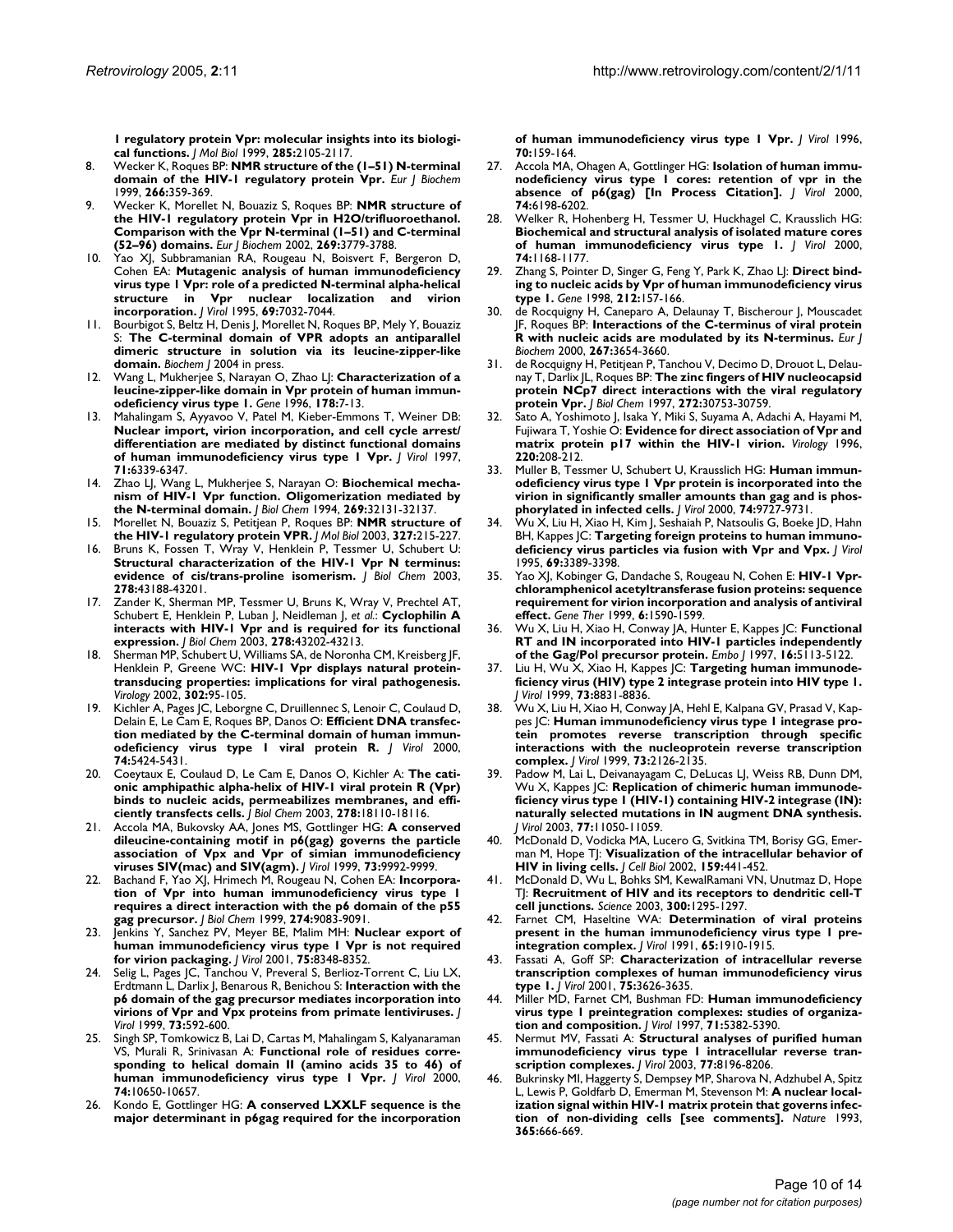- 47. Goff SP: **[Intracellular trafficking of retroviral genomes during](http://www.ncbi.nlm.nih.gov/entrez/query.fcgi?cmd=Retrieve&db=PubMed&dopt=Abstract&list_uids=11778899) [the early phase of infection: viral exploitation of cellular](http://www.ncbi.nlm.nih.gov/entrez/query.fcgi?cmd=Retrieve&db=PubMed&dopt=Abstract&list_uids=11778899) [pathways.](http://www.ncbi.nlm.nih.gov/entrez/query.fcgi?cmd=Retrieve&db=PubMed&dopt=Abstract&list_uids=11778899)** *J Gene Med* 2001, **3:**517-528.
- 48. Zhang H, Dornadula G, Orenstein J, Pomerantz RJ: **[Morphologic](http://www.ncbi.nlm.nih.gov/entrez/query.fcgi?cmd=Retrieve&db=PubMed&dopt=Abstract&list_uids=10881997) [changes in human immunodeficiency virus type 1 virions sec](http://www.ncbi.nlm.nih.gov/entrez/query.fcgi?cmd=Retrieve&db=PubMed&dopt=Abstract&list_uids=10881997)ondary to intravirion reverse transcription: evidence indicating that reverse transcription may not take place within the [intact viral core.](http://www.ncbi.nlm.nih.gov/entrez/query.fcgi?cmd=Retrieve&db=PubMed&dopt=Abstract&list_uids=10881997)** *J Hum Virol* 2000, **3:**165-172.
- 49. Fassati A, Gorlich D, Harrison I, Zaytseva L, Mingot JM: **[Nuclear](http://www.ncbi.nlm.nih.gov/entrez/query.fcgi?cmd=Retrieve&db=PubMed&dopt=Abstract&list_uids=12853482) [import of HIV-1 intracellular reverse transcription com](http://www.ncbi.nlm.nih.gov/entrez/query.fcgi?cmd=Retrieve&db=PubMed&dopt=Abstract&list_uids=12853482)[plexes is mediated by importin 7.](http://www.ncbi.nlm.nih.gov/entrez/query.fcgi?cmd=Retrieve&db=PubMed&dopt=Abstract&list_uids=12853482)** *Embo J* 2003, **22:**3675-3685.
- 50. Stark LA, Hay RT: **[Human immunodeficiency virus type 1 \(HIV-](http://www.ncbi.nlm.nih.gov/entrez/query.fcgi?cmd=Retrieve&db=PubMed&dopt=Abstract&list_uids=9525626)[1\) viral protein R \(Vpr\) interacts with Lys-tRNA synthetase:](http://www.ncbi.nlm.nih.gov/entrez/query.fcgi?cmd=Retrieve&db=PubMed&dopt=Abstract&list_uids=9525626) [implications for priming of HIV-1 reverse transcription.](http://www.ncbi.nlm.nih.gov/entrez/query.fcgi?cmd=Retrieve&db=PubMed&dopt=Abstract&list_uids=9525626)** *J Virol* 1998, **72:**3037-3044.
- 51. Mansky LM, Temin HM: **[Lower in vivo mutation rate of human](http://www.ncbi.nlm.nih.gov/entrez/query.fcgi?cmd=Retrieve&db=PubMed&dopt=Abstract&list_uids=7541846) [immunodeficiency virus type 1 than that predicted from the](http://www.ncbi.nlm.nih.gov/entrez/query.fcgi?cmd=Retrieve&db=PubMed&dopt=Abstract&list_uids=7541846) [fidelity of purified reverse transcriptase.](http://www.ncbi.nlm.nih.gov/entrez/query.fcgi?cmd=Retrieve&db=PubMed&dopt=Abstract&list_uids=7541846)** *J Virol* 1995, **69:**5087-5094.
- 52. Mansky LM: **[The mutation rate of human immunodeficiency](http://www.ncbi.nlm.nih.gov/entrez/query.fcgi?cmd=Retrieve&db=PubMed&dopt=Abstract&list_uids=8806523) [virus type 1 is influenced by the vpr gene.](http://www.ncbi.nlm.nih.gov/entrez/query.fcgi?cmd=Retrieve&db=PubMed&dopt=Abstract&list_uids=8806523)** *Virology* 1996, **222:**391-400.
- 53. Chen R, Le Rouzic E, Kearney JA, Mansky LM, Benichou S: **[Vpr](http://www.ncbi.nlm.nih.gov/entrez/query.fcgi?cmd=Retrieve&db=PubMed&dopt=Abstract&list_uids=15096517)[mediated incorporation of UNG2 into HIV-1 particles is](http://www.ncbi.nlm.nih.gov/entrez/query.fcgi?cmd=Retrieve&db=PubMed&dopt=Abstract&list_uids=15096517) required to modulate the virus mutation rate and for repli[cation in macrophages.](http://www.ncbi.nlm.nih.gov/entrez/query.fcgi?cmd=Retrieve&db=PubMed&dopt=Abstract&list_uids=15096517)** *J Biol Chem* 2004, **279:**28419-28425.
- 54. Mansky LM, Preveral S, Selig L, Benarous R, Benichou S: **The interaction of Vpr with uracil DNA glycosylase modulates the human immunodeficienty virus type 1** *in vivo* **[mutation rates.](http://www.ncbi.nlm.nih.gov/entrez/query.fcgi?cmd=Retrieve&db=PubMed&dopt=Abstract&list_uids=10888643)** *J Virol* 2000, **74:**7039-7047.
- 55. Agostini I, Navarro JM, Bouhamdan M, Willetts K, Rey F, Spire B, Vigne R, Pomerantz R, Sire J: **[The HIV-1 Vpr co-activator induces](http://www.ncbi.nlm.nih.gov/entrez/query.fcgi?cmd=Retrieve&db=PubMed&dopt=Abstract&list_uids=10359081) [a conformational change in TFIIB.](http://www.ncbi.nlm.nih.gov/entrez/query.fcgi?cmd=Retrieve&db=PubMed&dopt=Abstract&list_uids=10359081)** *FEBS Lett* 1999, **450:**235-239.
- 56. Jacotot E, Ravagnan L, Loeffler M, Ferri KF, Vieira HL, Zamzami N, Costantini P, Druillennec S, Hoebeke J, Briand JP, *et al.*: **[The HIV-1](http://www.ncbi.nlm.nih.gov/entrez/query.fcgi?cmd=Retrieve&db=PubMed&dopt=Abstract&list_uids=10620603) [viral protein R induces apoptosis via a direct effect on the](http://www.ncbi.nlm.nih.gov/entrez/query.fcgi?cmd=Retrieve&db=PubMed&dopt=Abstract&list_uids=10620603) [mitochondrial permeability transition pore.](http://www.ncbi.nlm.nih.gov/entrez/query.fcgi?cmd=Retrieve&db=PubMed&dopt=Abstract&list_uids=10620603)** *J Exp Med* 2000, **191:**33-46.
- 57. Klarmann GJ, Chen X, North TW, Preston BD: **[Incorporation of](http://www.ncbi.nlm.nih.gov/entrez/query.fcgi?cmd=Retrieve&db=PubMed&dopt=Abstract&list_uids=12458216) [uracil into minus strand DNA affects the specificity of plus](http://www.ncbi.nlm.nih.gov/entrez/query.fcgi?cmd=Retrieve&db=PubMed&dopt=Abstract&list_uids=12458216) strand synthesis initiation during lentiviral reverse [transcription.](http://www.ncbi.nlm.nih.gov/entrez/query.fcgi?cmd=Retrieve&db=PubMed&dopt=Abstract&list_uids=12458216)** *J Biol Chem* 2003, **278:**7902-7909.
- 58. Chen R, Wang H, Mansky LM: **[Roles of uracil-DNA glycosylase](http://www.ncbi.nlm.nih.gov/entrez/query.fcgi?cmd=Retrieve&db=PubMed&dopt=Abstract&list_uids=12237414) [and dUTPase in virus replication.](http://www.ncbi.nlm.nih.gov/entrez/query.fcgi?cmd=Retrieve&db=PubMed&dopt=Abstract&list_uids=12237414)** *J Gen Virol* 2002, **83:**2339-2345.
- 59. Sheehy AM, Gaddis NC, Choi JD, Malim MH: **[Isolation of a human](http://www.ncbi.nlm.nih.gov/entrez/query.fcgi?cmd=Retrieve&db=PubMed&dopt=Abstract&list_uids=12167863) [gene that inhibits HIV-1 infection and is suppressed by the](http://www.ncbi.nlm.nih.gov/entrez/query.fcgi?cmd=Retrieve&db=PubMed&dopt=Abstract&list_uids=12167863) [viral Vif protein.](http://www.ncbi.nlm.nih.gov/entrez/query.fcgi?cmd=Retrieve&db=PubMed&dopt=Abstract&list_uids=12167863)** *Nature* 2002, **418:**646-650.
- 60. Zhang H, Yang B, Pomerantz RJ, Zhang C, Arunachalam SC, Gao L: **[The cytidine deaminase CEM15 induces hypermutation in](http://www.ncbi.nlm.nih.gov/entrez/query.fcgi?cmd=Retrieve&db=PubMed&dopt=Abstract&list_uids=12808465) [newly synthesized HIV-1 DNA.](http://www.ncbi.nlm.nih.gov/entrez/query.fcgi?cmd=Retrieve&db=PubMed&dopt=Abstract&list_uids=12808465)** *Nature* 2003, **424:**94-98.
- 61. Mariani R, Chen D, Schrofelbauer B, Navarro F, Konig R, Bollman B, Munk C, Nymark-McMahon H, Landau NR: **[Species-specific exclu](http://www.ncbi.nlm.nih.gov/entrez/query.fcgi?cmd=Retrieve&db=PubMed&dopt=Abstract&list_uids=12859895)[sion of APOBEC3G from HIV-1 virions by Vif.](http://www.ncbi.nlm.nih.gov/entrez/query.fcgi?cmd=Retrieve&db=PubMed&dopt=Abstract&list_uids=12859895)** *Cell* 2003, **114:**21-31.
- 62. Mangeat B, Turelli P, Caron G, Friedli M, Perrin L, Trono D: **[Broad](http://www.ncbi.nlm.nih.gov/entrez/query.fcgi?cmd=Retrieve&db=PubMed&dopt=Abstract&list_uids=12808466) [antiretroviral defence by human APOBEC3G through lethal](http://www.ncbi.nlm.nih.gov/entrez/query.fcgi?cmd=Retrieve&db=PubMed&dopt=Abstract&list_uids=12808466) [editing of nascent reverse transcripts.](http://www.ncbi.nlm.nih.gov/entrez/query.fcgi?cmd=Retrieve&db=PubMed&dopt=Abstract&list_uids=12808466)** *Nature* 2003, **424:**99-103.
- 63. Lecossier D, Bouchonnet F, Clavel F, Hance AJ: **[Hypermutation of](http://www.ncbi.nlm.nih.gov/entrez/query.fcgi?cmd=Retrieve&db=PubMed&dopt=Abstract&list_uids=12750511) [HIV-1 DNA in the absence of the Vif protein.](http://www.ncbi.nlm.nih.gov/entrez/query.fcgi?cmd=Retrieve&db=PubMed&dopt=Abstract&list_uids=12750511)** *Science* 2003, **300:**1112.
- 64. Cohen OJ, Fauci AS: **[Current strategies in the treatment of](http://www.ncbi.nlm.nih.gov/entrez/query.fcgi?cmd=Retrieve&db=PubMed&dopt=Abstract&list_uids=11147254) [HIV infection.](http://www.ncbi.nlm.nih.gov/entrez/query.fcgi?cmd=Retrieve&db=PubMed&dopt=Abstract&list_uids=11147254)** *Adv Intern Med* 2001, **46:**207-246.
- 65. Eckstein DA, Sherman MP, Penn ML, Chin PS, De Noronha CM, Greene WC, Goldsmith MA: **[HIV-1 Vpr enhances viral burden](http://www.ncbi.nlm.nih.gov/entrez/query.fcgi?cmd=Retrieve&db=PubMed&dopt=Abstract&list_uids=11714748) [by facilitating infection of tissue macrophages but not nondi](http://www.ncbi.nlm.nih.gov/entrez/query.fcgi?cmd=Retrieve&db=PubMed&dopt=Abstract&list_uids=11714748)[viding CD4+ T cells.](http://www.ncbi.nlm.nih.gov/entrez/query.fcgi?cmd=Retrieve&db=PubMed&dopt=Abstract&list_uids=11714748)** *J Exp Med* 2001, **194:**1407-1419.
- 66. Greber UF, Fassati A: **[Nuclear import of viral DNA genomes.](http://www.ncbi.nlm.nih.gov/entrez/query.fcgi?cmd=Retrieve&db=PubMed&dopt=Abstract&list_uids=12656986)** *Traffic* 2003, **4:**136-143.
- 67. Connor RI, Chen BK, Choe S, Landau NR: **[Vpr is required for effi](http://www.ncbi.nlm.nih.gov/entrez/query.fcgi?cmd=Retrieve&db=PubMed&dopt=Abstract&list_uids=7531918)[cient replication of human immunodeficiency virus type-1 in](http://www.ncbi.nlm.nih.gov/entrez/query.fcgi?cmd=Retrieve&db=PubMed&dopt=Abstract&list_uids=7531918) [mononuclear phagocytes.](http://www.ncbi.nlm.nih.gov/entrez/query.fcgi?cmd=Retrieve&db=PubMed&dopt=Abstract&list_uids=7531918)** *Virology* 1995, **206:**935-944.
- 68. Gallay P, Stitt V, Mundy C, Oettinger M, Trono D: **[Role of the kary](http://www.ncbi.nlm.nih.gov/entrez/query.fcgi?cmd=Retrieve&db=PubMed&dopt=Abstract&list_uids=8551560)[opherin pathway in human immunodeficiency virus type 1](http://www.ncbi.nlm.nih.gov/entrez/query.fcgi?cmd=Retrieve&db=PubMed&dopt=Abstract&list_uids=8551560) [nuclear import.](http://www.ncbi.nlm.nih.gov/entrez/query.fcgi?cmd=Retrieve&db=PubMed&dopt=Abstract&list_uids=8551560)** *J Virol* 1996, **70:**1027-1032.
- 69. Heinzinger NK, Bukinsky MI, Haggerty SA, Ragland AM, Kewalramani V, Lee MA, Gendelman HE, Ratner L, Stevenson M, Emerman M: **[The](http://www.ncbi.nlm.nih.gov/entrez/query.fcgi?cmd=Retrieve&db=PubMed&dopt=Abstract&list_uids=8041786)**

**[Vpr protein of human immunodeficiency virus type 1 influ](http://www.ncbi.nlm.nih.gov/entrez/query.fcgi?cmd=Retrieve&db=PubMed&dopt=Abstract&list_uids=8041786)ences nuclear localization of viral nucleic acids in nondividing [host cells.](http://www.ncbi.nlm.nih.gov/entrez/query.fcgi?cmd=Retrieve&db=PubMed&dopt=Abstract&list_uids=8041786)** *Proc Natl Acad Sci U S A* 1994, **91:**7311-7315.

- 70. Le Rouzic E, Mousnier A, Rustum C, Stutz F, Hallberg E, Dargemont C, Benichou S: **[Docking of HIV-1 Vpr to the nuclear envelope](http://www.ncbi.nlm.nih.gov/entrez/query.fcgi?cmd=Retrieve&db=PubMed&dopt=Abstract&list_uids=12228227) [is mediated by the interaction with the nucleoporin hCG1.](http://www.ncbi.nlm.nih.gov/entrez/query.fcgi?cmd=Retrieve&db=PubMed&dopt=Abstract&list_uids=12228227)** *J Biol Chem* 2002, **277:**45091-45098.
- 71. Popov S, Rexach M, Ratner L, Blobel G, Bukrinsky M: **[Viral protein](http://www.ncbi.nlm.nih.gov/entrez/query.fcgi?cmd=Retrieve&db=PubMed&dopt=Abstract&list_uids=9582382) [R regulates docking of the HIV-1 preintegration complex to](http://www.ncbi.nlm.nih.gov/entrez/query.fcgi?cmd=Retrieve&db=PubMed&dopt=Abstract&list_uids=9582382) [the nuclear pore complex.](http://www.ncbi.nlm.nih.gov/entrez/query.fcgi?cmd=Retrieve&db=PubMed&dopt=Abstract&list_uids=9582382)** *J Biol Chem* 1998, **273:**13347-13352.
- 72. Popov S, Rexach M, Zybarth G, Reiling N, Lee MA, Ratner L, Lane CM, Moore MS, Blobel G, Bukrinsky M: **[Viral protein R regulates](http://www.ncbi.nlm.nih.gov/entrez/query.fcgi?cmd=Retrieve&db=PubMed&dopt=Abstract&list_uids=9463369) [nuclear import of the HIV-1 pre-integration complex.](http://www.ncbi.nlm.nih.gov/entrez/query.fcgi?cmd=Retrieve&db=PubMed&dopt=Abstract&list_uids=9463369)** *Embo J* 1998, **17:**909-917.
- 73. Vodicka MA, Koepp DM, Silver PA, Emerman M: **[HIV-1 Vpr inter](http://www.ncbi.nlm.nih.gov/entrez/query.fcgi?cmd=Retrieve&db=PubMed&dopt=Abstract&list_uids=9436978)[acts with the nuclear transport pathway to promote macro](http://www.ncbi.nlm.nih.gov/entrez/query.fcgi?cmd=Retrieve&db=PubMed&dopt=Abstract&list_uids=9436978)[phage infection.](http://www.ncbi.nlm.nih.gov/entrez/query.fcgi?cmd=Retrieve&db=PubMed&dopt=Abstract&list_uids=9436978)** *Genes Dev* 1998, **12:**175-185.
- Fouchier RA, Meyer BE, Simon JH, Fischer U, Albright AV, Gonzalez-Scarano F, Malim MH: **[Interaction of the human immunodefi](http://www.ncbi.nlm.nih.gov/entrez/query.fcgi?cmd=Retrieve&db=PubMed&dopt=Abstract&list_uids=9621063)[ciency virus type 1 Vpr protein with the nuclear pore](http://www.ncbi.nlm.nih.gov/entrez/query.fcgi?cmd=Retrieve&db=PubMed&dopt=Abstract&list_uids=9621063) [complex.](http://www.ncbi.nlm.nih.gov/entrez/query.fcgi?cmd=Retrieve&db=PubMed&dopt=Abstract&list_uids=9621063)** *J Virol* 1998, **72:**6004-6013.
- Fouchier RA, Malim MH: **[Nuclear import of human immunode](http://www.ncbi.nlm.nih.gov/entrez/query.fcgi?cmd=Retrieve&db=PubMed&dopt=Abstract&list_uids=10384238)[ficiency virus type-1 preintegration complexes.](http://www.ncbi.nlm.nih.gov/entrez/query.fcgi?cmd=Retrieve&db=PubMed&dopt=Abstract&list_uids=10384238)** *Adv Virus Res* 1999, **52:**275-299.
- 76. Cullen BR: **[Journey to the center of the cell.](http://www.ncbi.nlm.nih.gov/entrez/query.fcgi?cmd=Retrieve&db=PubMed&dopt=Abstract&list_uids=11440710)** *Cell* 2001, **105:**697-700.
- 77. Bukrinsky M, Adzhubei A: **[Viral protein R of HIV-1.](http://www.ncbi.nlm.nih.gov/entrez/query.fcgi?cmd=Retrieve&db=PubMed&dopt=Abstract&list_uids=10371671)** *Rev Med Virol* 1999, **9:**39-49.
- 78. Bukrinskaya A, Brichacek B, Mann A, Stevenson M: **[Establishment](http://www.ncbi.nlm.nih.gov/entrez/query.fcgi?cmd=Retrieve&db=PubMed&dopt=Abstract&list_uids=9841925) [of a functional human immunodeficiency virus type 1 \(HIV-](http://www.ncbi.nlm.nih.gov/entrez/query.fcgi?cmd=Retrieve&db=PubMed&dopt=Abstract&list_uids=9841925)1) reverse transcription complex involves the cytoskeleton.** *J Exp Med* 1998, **188:**2113-2125.
- 79. Waldhuber MG, Bateson M, Tan J, Greenway AL, McPhee DA: **[Stud](http://www.ncbi.nlm.nih.gov/entrez/query.fcgi?cmd=Retrieve&db=PubMed&dopt=Abstract&list_uids=12951024)[ies with GFP-Vpr fusion proteins: induction of apoptosis but](http://www.ncbi.nlm.nih.gov/entrez/query.fcgi?cmd=Retrieve&db=PubMed&dopt=Abstract&list_uids=12951024) ablation of cell-cycle arrest despite nuclear membrane or [nuclear localization.](http://www.ncbi.nlm.nih.gov/entrez/query.fcgi?cmd=Retrieve&db=PubMed&dopt=Abstract&list_uids=12951024)** *Virology* 2003, **313:**91-104.
- 80. Kamata M, Aida Y: **[Two putative alpha-helical domains of](http://www.ncbi.nlm.nih.gov/entrez/query.fcgi?cmd=Retrieve&db=PubMed&dopt=Abstract&list_uids=10888660) [human immunodeficiency virus type 1 Vpr mediate nuclear](http://www.ncbi.nlm.nih.gov/entrez/query.fcgi?cmd=Retrieve&db=PubMed&dopt=Abstract&list_uids=10888660) [localization by at least two mechanisms.](http://www.ncbi.nlm.nih.gov/entrez/query.fcgi?cmd=Retrieve&db=PubMed&dopt=Abstract&list_uids=10888660)** *J Virol* 2000, **74:**7179-7186.
- 81. Depienne C, Roques P, Creminon C, Fritsch L, Casseron R, Dormont D, Dargemont C, Benichou S: **[Cellular Distribution and Kary](http://www.ncbi.nlm.nih.gov/entrez/query.fcgi?cmd=Retrieve&db=PubMed&dopt=Abstract&list_uids=11035935)[ophilic Properties of Matrix, Integrase, and Vpr Proteins](http://www.ncbi.nlm.nih.gov/entrez/query.fcgi?cmd=Retrieve&db=PubMed&dopt=Abstract&list_uids=11035935) [from the Human and Simian Immunodeficiency Viruses.](http://www.ncbi.nlm.nih.gov/entrez/query.fcgi?cmd=Retrieve&db=PubMed&dopt=Abstract&list_uids=11035935)** *Exp Cell Res* 2000, **260:**387-395.
- 82. Cronshaw JM, Krutchinsky AN, Zhang W, Chait BT, Matunis MJ: **Proteomic analysis of the mammalian nuclear pore complex.** *J Cell Biol* 2002, **26:**915-927.
- 83. Rout MP, Aitchison JD: **[The nuclear pore complex as a trans](http://www.ncbi.nlm.nih.gov/entrez/query.fcgi?cmd=Retrieve&db=PubMed&dopt=Abstract&list_uids=11283009)[port machine.](http://www.ncbi.nlm.nih.gov/entrez/query.fcgi?cmd=Retrieve&db=PubMed&dopt=Abstract&list_uids=11283009)** *J Biol Chem* 2001, **276:**16593-16596.
- 84. Reil H, Bukovsky AA, Gelderblom HR, Gottlinger HG: **[Efficient](http://www.ncbi.nlm.nih.gov/entrez/query.fcgi?cmd=Retrieve&db=PubMed&dopt=Abstract&list_uids=9564051) [HIV-1 replication can occur in the absence of the viral matrix](http://www.ncbi.nlm.nih.gov/entrez/query.fcgi?cmd=Retrieve&db=PubMed&dopt=Abstract&list_uids=9564051) [protein.](http://www.ncbi.nlm.nih.gov/entrez/query.fcgi?cmd=Retrieve&db=PubMed&dopt=Abstract&list_uids=9564051)** *Embo J* 1998, **17:**2699-2708.
- 85. Haffar OK, Popov S, Dubrovsky L, Agostini I, Tang H, Pushkarsky T, Nadler SG, Bukrinsky M: **[Two nuclear localization signals in the](http://www.ncbi.nlm.nih.gov/entrez/query.fcgi?cmd=Retrieve&db=PubMed&dopt=Abstract&list_uids=10860744) [HIV-1 matrix protein regulate nuclear import of the HIV-1](http://www.ncbi.nlm.nih.gov/entrez/query.fcgi?cmd=Retrieve&db=PubMed&dopt=Abstract&list_uids=10860744) [pre-integration complex.](http://www.ncbi.nlm.nih.gov/entrez/query.fcgi?cmd=Retrieve&db=PubMed&dopt=Abstract&list_uids=10860744)** *J Mol Biol* 2000, **299:**359-368.
- 86. Dupont S, Sharova N, DeHoratius C, Virbasius CM, Zhu X, Bukrinskaya AG, Stevenson M, Green MR: **[A novel nuclear export activ](http://www.ncbi.nlm.nih.gov/entrez/query.fcgi?cmd=Retrieve&db=PubMed&dopt=Abstract&list_uids=10604476)[ity in HIV-1 matrix protein required for viral replication.](http://www.ncbi.nlm.nih.gov/entrez/query.fcgi?cmd=Retrieve&db=PubMed&dopt=Abstract&list_uids=10604476)** *Nature* 1999, **402:**681-685.
- 87. de Noronha CM, Sherman MP, Lin HW, Cavrois MV, Moir RD, Goldman RD, Greene WC: **[Dynamic disruptions in nuclear envelope](http://www.ncbi.nlm.nih.gov/entrez/query.fcgi?cmd=Retrieve&db=PubMed&dopt=Abstract&list_uids=11691994) [architecture and integrity induced by HIV-1 Vpr.](http://www.ncbi.nlm.nih.gov/entrez/query.fcgi?cmd=Retrieve&db=PubMed&dopt=Abstract&list_uids=11691994)** *Science* 2001, **294:**1105-1108.
- 88. Segura-Totten M, Wilson KL: **[Virology. HIV breaking the rules](http://www.ncbi.nlm.nih.gov/entrez/query.fcgi?cmd=Retrieve&db=PubMed&dopt=Abstract&list_uids=11691977) [for nuclear entry.](http://www.ncbi.nlm.nih.gov/entrez/query.fcgi?cmd=Retrieve&db=PubMed&dopt=Abstract&list_uids=11691977)** *Science* 2001, **294:**1016-1017.
- 89. Lu YL, Spearman P, Ratner L: **[Human immunodeficiency virus](http://www.ncbi.nlm.nih.gov/entrez/query.fcgi?cmd=Retrieve&db=PubMed&dopt=Abstract&list_uids=8411357) [type 1 viral protein R localization in infected cells and virions.](http://www.ncbi.nlm.nih.gov/entrez/query.fcgi?cmd=Retrieve&db=PubMed&dopt=Abstract&list_uids=8411357)** *J Virol* 1993, **67:**6542-6550.
- 90. Zhou Y, Lu Y, Ratner L: **[Arginine residues in the C-terminus of](http://www.ncbi.nlm.nih.gov/entrez/query.fcgi?cmd=Retrieve&db=PubMed&dopt=Abstract&list_uids=9514978) [HIV-1 Vpr are important for nuclear localization and cell](http://www.ncbi.nlm.nih.gov/entrez/query.fcgi?cmd=Retrieve&db=PubMed&dopt=Abstract&list_uids=9514978) [cycle arrest.](http://www.ncbi.nlm.nih.gov/entrez/query.fcgi?cmd=Retrieve&db=PubMed&dopt=Abstract&list_uids=9514978)** *Virology* 1998, **242:**414-424.
- 91. Di Marzio P, Choe S, Ebright M, Knoblauch R, Landau NR: **[Muta](http://www.ncbi.nlm.nih.gov/entrez/query.fcgi?cmd=Retrieve&db=PubMed&dopt=Abstract&list_uids=7494303)[tional analysis of cell cycle arrest, nuclear localization and](http://www.ncbi.nlm.nih.gov/entrez/query.fcgi?cmd=Retrieve&db=PubMed&dopt=Abstract&list_uids=7494303)**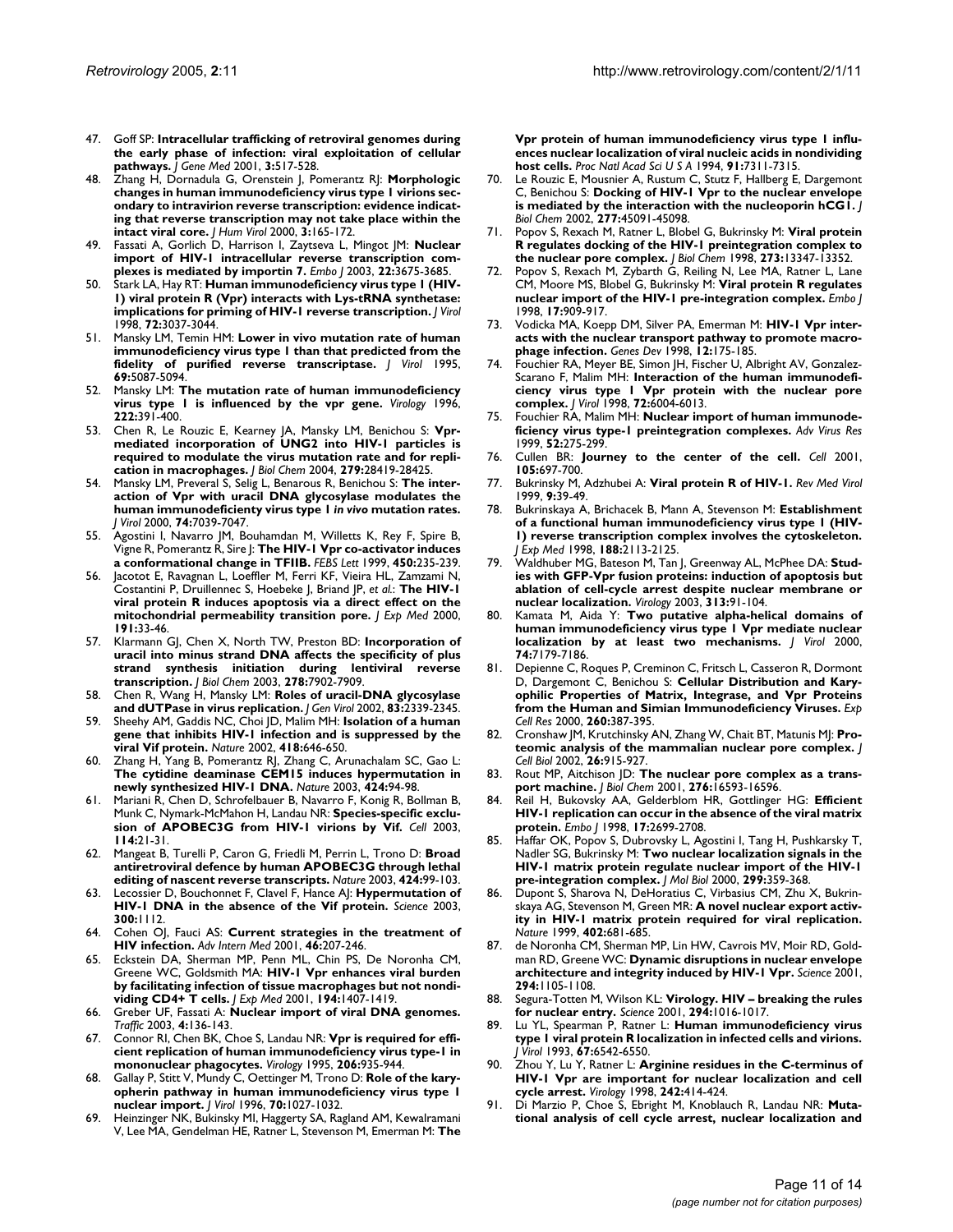**[virion packaging of human immunodeficiency virus type 1](http://www.ncbi.nlm.nih.gov/entrez/query.fcgi?cmd=Retrieve&db=PubMed&dopt=Abstract&list_uids=7494303) [Vpr.](http://www.ncbi.nlm.nih.gov/entrez/query.fcgi?cmd=Retrieve&db=PubMed&dopt=Abstract&list_uids=7494303)** *J Virol* 1995, **69:**7909-7916.

- 92. Jenkins Y, McEntee M, Weis K, Greene WC: **[Characterization of](http://www.ncbi.nlm.nih.gov/entrez/query.fcgi?cmd=Retrieve&db=PubMed&dopt=Abstract&list_uids=9817747) [HIV-1 vpr nuclear import: analysis of signals and pathways.](http://www.ncbi.nlm.nih.gov/entrez/query.fcgi?cmd=Retrieve&db=PubMed&dopt=Abstract&list_uids=9817747)** *J Cell Biol* 1998, **143:**875-885.
- 93. Subbramanian RA, Yao XJ, Dilhuydy H, Rougeau N, Bergeron D, Robitaille Y, Cohen EA: **[Human immunodeficiency virus type 1](http://www.ncbi.nlm.nih.gov/entrez/query.fcgi?cmd=Retrieve&db=PubMed&dopt=Abstract&list_uids=9571031) [Vpr localization: nuclear transport of a viral protein modu](http://www.ncbi.nlm.nih.gov/entrez/query.fcgi?cmd=Retrieve&db=PubMed&dopt=Abstract&list_uids=9571031)lated by a putative amphipathic helical structure and its rel[evance to biological activity.](http://www.ncbi.nlm.nih.gov/entrez/query.fcgi?cmd=Retrieve&db=PubMed&dopt=Abstract&list_uids=9571031)** *J Mol Biol* 1998, **278:**13-30.
- 94. Karni O, Friedler A, Zakai N, Gilon C, Loyter A: **[A peptide derived](http://www.ncbi.nlm.nih.gov/entrez/query.fcgi?cmd=Retrieve&db=PubMed&dopt=Abstract&list_uids=9662462) [from the N-terminal region of HIV-1 Vpr promotes nuclear](http://www.ncbi.nlm.nih.gov/entrez/query.fcgi?cmd=Retrieve&db=PubMed&dopt=Abstract&list_uids=9662462) import in permeabilized cells: elucidation of the NLS region [of the Vpr.](http://www.ncbi.nlm.nih.gov/entrez/query.fcgi?cmd=Retrieve&db=PubMed&dopt=Abstract&list_uids=9662462)** *FEBS Lett* 1998, **429:**421-425.
- 95. Bukrinsky MI, Haffar OK: **[HIV-1 nuclear import: matrix protein](http://www.ncbi.nlm.nih.gov/entrez/query.fcgi?cmd=Retrieve&db=PubMed&dopt=Abstract&list_uids=9562972) [is back on center stage, this time together with Vpr.](http://www.ncbi.nlm.nih.gov/entrez/query.fcgi?cmd=Retrieve&db=PubMed&dopt=Abstract&list_uids=9562972)** *Mol Med* 1998, **4:**138-143.
- 96. Agostini I, Popov S, Li J, Dubrovsky L, Hao T, Bukrinsky M: **[Heat-](http://www.ncbi.nlm.nih.gov/entrez/query.fcgi?cmd=Retrieve&db=PubMed&dopt=Abstract&list_uids=10964507)[Shock Protein 70 Can Replace Viral Protein R of HIV-1 dur](http://www.ncbi.nlm.nih.gov/entrez/query.fcgi?cmd=Retrieve&db=PubMed&dopt=Abstract&list_uids=10964507)[ing Nuclear Import of the Viral Preintegration Complex.](http://www.ncbi.nlm.nih.gov/entrez/query.fcgi?cmd=Retrieve&db=PubMed&dopt=Abstract&list_uids=10964507)** *Exp Cell Res* 2000, **259:**398-403.
- 97. Zennou V, Petit C, Guetard D, Nerhbass U, Montagnier L, Charneau P: **[HIV-1 genome nuclear import is mediated by a central](http://www.ncbi.nlm.nih.gov/entrez/query.fcgi?cmd=Retrieve&db=PubMed&dopt=Abstract&list_uids=10786833) [DNA flap.](http://www.ncbi.nlm.nih.gov/entrez/query.fcgi?cmd=Retrieve&db=PubMed&dopt=Abstract&list_uids=10786833)** *Cell* 2000, **101:**173-185.
- 98. Sherman MP, Greene WC: **[Slipping through the door: HIV entry](http://www.ncbi.nlm.nih.gov/entrez/query.fcgi?cmd=Retrieve&db=PubMed&dopt=Abstract&list_uids=11825777) [into the nucleus.](http://www.ncbi.nlm.nih.gov/entrez/query.fcgi?cmd=Retrieve&db=PubMed&dopt=Abstract&list_uids=11825777)** *Microbes Infect* 2002, **4:**67-73.
- Sherman MP, de Noronha CM, Heusch MI, Greene S, Greene WC: **[Nucleocytoplasmic shuttling by human immunodeficiency](http://www.ncbi.nlm.nih.gov/entrez/query.fcgi?cmd=Retrieve&db=PubMed&dopt=Abstract&list_uids=11152524) [virus type 1 Vpr.](http://www.ncbi.nlm.nih.gov/entrez/query.fcgi?cmd=Retrieve&db=PubMed&dopt=Abstract&list_uids=11152524)** *J Virol* 2001, **75:**1522-1532.
- 100. Sherman MP, de Noronha CM, Eckstein LA, Hataye J, Mundt P, Williams SA, Neidleman JA, Goldsmith MA, Greene WC: **[Nuclear](http://www.ncbi.nlm.nih.gov/entrez/query.fcgi?cmd=Retrieve&db=PubMed&dopt=Abstract&list_uids=12805458) [export of Vpr is required for efficient replication of human](http://www.ncbi.nlm.nih.gov/entrez/query.fcgi?cmd=Retrieve&db=PubMed&dopt=Abstract&list_uids=12805458) [immunodeficiency virus type 1 in tissue macrophages.](http://www.ncbi.nlm.nih.gov/entrez/query.fcgi?cmd=Retrieve&db=PubMed&dopt=Abstract&list_uids=12805458)** *J Virol* 2003, **77:**7582-7589.
- 101. Jowett JB, Planelles V, Poon B, Shah NP, Chen ML, Chen IS: **[The](http://www.ncbi.nlm.nih.gov/entrez/query.fcgi?cmd=Retrieve&db=PubMed&dopt=Abstract&list_uids=7666531) [human immunodeficiency virus type 1 vpr gene arrests](http://www.ncbi.nlm.nih.gov/entrez/query.fcgi?cmd=Retrieve&db=PubMed&dopt=Abstract&list_uids=7666531) [infected T cells in the G2 + M phase of the cell cycle.](http://www.ncbi.nlm.nih.gov/entrez/query.fcgi?cmd=Retrieve&db=PubMed&dopt=Abstract&list_uids=7666531)** *J Virol* 1995, **69:**6304-6313.
- 102. He J, Choe S, Walker R, Di Marzio P, Morgan DO, Landau NR: **[Human immunodeficiency virus type 1 viral protein R \(Vpr\)](http://www.ncbi.nlm.nih.gov/entrez/query.fcgi?cmd=Retrieve&db=PubMed&dopt=Abstract&list_uids=7474080) arrests cells in the G2 phase of the cell cycle by inhibiting [p34cdc2 activity.](http://www.ncbi.nlm.nih.gov/entrez/query.fcgi?cmd=Retrieve&db=PubMed&dopt=Abstract&list_uids=7474080)** *J Virol* 1995, **69:**6705-6711.
- 103. Re F, Braaten D, Franke EK, Luban J: **[Human immunodeficiency](http://www.ncbi.nlm.nih.gov/entrez/query.fcgi?cmd=Retrieve&db=PubMed&dopt=Abstract&list_uids=7474100) [virus type 1 Vpr arrests the cell cycle in G2 by inhibiting the](http://www.ncbi.nlm.nih.gov/entrez/query.fcgi?cmd=Retrieve&db=PubMed&dopt=Abstract&list_uids=7474100) [activation of p34cdc2-cyclin B.](http://www.ncbi.nlm.nih.gov/entrez/query.fcgi?cmd=Retrieve&db=PubMed&dopt=Abstract&list_uids=7474100)** *J Virol* 1995, **69:**6859-6864.
- 104. Bartz SR, Rogel ME, Emerman M: **[Human immunodeficiency](http://www.ncbi.nlm.nih.gov/entrez/query.fcgi?cmd=Retrieve&db=PubMed&dopt=Abstract&list_uids=8642659) [virus type 1 cell cycle control: Vpr is cytostatic and mediates](http://www.ncbi.nlm.nih.gov/entrez/query.fcgi?cmd=Retrieve&db=PubMed&dopt=Abstract&list_uids=8642659) G2 accumulation by a mechanism which differs from DNA [damage checkpoint control.](http://www.ncbi.nlm.nih.gov/entrez/query.fcgi?cmd=Retrieve&db=PubMed&dopt=Abstract&list_uids=8642659)** *J Virol* 1996, **70:**2324-2331.
- 105. Planelles V, Jowett JB, Li QX, Xie Y, Hahn B, Chen IS: **[Vpr-induced](http://www.ncbi.nlm.nih.gov/entrez/query.fcgi?cmd=Retrieve&db=PubMed&dopt=Abstract&list_uids=8642681) [cell cycle arrest is conserved among primate lentiviruses.](http://www.ncbi.nlm.nih.gov/entrez/query.fcgi?cmd=Retrieve&db=PubMed&dopt=Abstract&list_uids=8642681)** *J Virol* 1996, **70:**2516-2524.
- 106. Poon B, Grovit-Ferbas K, Stewart SA, Chen ISY: **[Cell cycle arrest](http://www.ncbi.nlm.nih.gov/entrez/query.fcgi?cmd=Retrieve&db=PubMed&dopt=Abstract&list_uids=9657723) [by Vpr in HIV-1 virions and insensitivity to antiretroviral](http://www.ncbi.nlm.nih.gov/entrez/query.fcgi?cmd=Retrieve&db=PubMed&dopt=Abstract&list_uids=9657723) [agents.](http://www.ncbi.nlm.nih.gov/entrez/query.fcgi?cmd=Retrieve&db=PubMed&dopt=Abstract&list_uids=9657723)** *Science* 1998, **281:**266-269.
- 107. Zhang C, Rasmussen C, Chang LJ: **[Cell cycle inhibitory effects of](http://www.ncbi.nlm.nih.gov/entrez/query.fcgi?cmd=Retrieve&db=PubMed&dopt=Abstract&list_uids=9126266) [HIV and SIV Vpr and Vpx in the yeast Schizosaccharomyces](http://www.ncbi.nlm.nih.gov/entrez/query.fcgi?cmd=Retrieve&db=PubMed&dopt=Abstract&list_uids=9126266) [pombe.](http://www.ncbi.nlm.nih.gov/entrez/query.fcgi?cmd=Retrieve&db=PubMed&dopt=Abstract&list_uids=9126266)** *Virology* 1997, **230:**103-112.
- 108. Zhao Y, Cao J, O'Gorman MR, Yu M, Yogev R: **[Effect of human](http://www.ncbi.nlm.nih.gov/entrez/query.fcgi?cmd=Retrieve&db=PubMed&dopt=Abstract&list_uids=8709199) [immunodeficiency virus type 1 protein R \(vpr\) gene expres](http://www.ncbi.nlm.nih.gov/entrez/query.fcgi?cmd=Retrieve&db=PubMed&dopt=Abstract&list_uids=8709199)sion on basic cellular function of fission yeast Schizosaccha[romyces pombe.](http://www.ncbi.nlm.nih.gov/entrez/query.fcgi?cmd=Retrieve&db=PubMed&dopt=Abstract&list_uids=8709199)** *J Virol* 1996, **70:**5821-5826.
- 109. Yao XJ, Lemay J, Rougeau N, Clement M, Kurtz S, Belhumeur P, Cohen EA: **[Genetic selection of peptide inhibitors of human](http://www.ncbi.nlm.nih.gov/entrez/query.fcgi?cmd=Retrieve&db=PubMed&dopt=Abstract&list_uids=12379652) [immunodeficiency virus type 1 Vpr.](http://www.ncbi.nlm.nih.gov/entrez/query.fcgi?cmd=Retrieve&db=PubMed&dopt=Abstract&list_uids=12379652)** *J Biol Chem* 2002, **277:**48816-48826.
- 110. Bouzar AB, Guiguen F, Morin T, Villet S, Fornazero C, Garnier C, Gallay K, Gounel F, Favier C, Durand J, *et al.*: **[Specific G2 arrest of](http://www.ncbi.nlm.nih.gov/entrez/query.fcgi?cmd=Retrieve&db=PubMed&dopt=Abstract&list_uids=12726725) [caprine cells infected with a caprine arthritis encephalitis](http://www.ncbi.nlm.nih.gov/entrez/query.fcgi?cmd=Retrieve&db=PubMed&dopt=Abstract&list_uids=12726725) virus expressing vpr and vpx genes from simian immunode[ficiency virus.](http://www.ncbi.nlm.nih.gov/entrez/query.fcgi?cmd=Retrieve&db=PubMed&dopt=Abstract&list_uids=12726725)** *Virology* 2003, **309:**41-52.
- 111. Goh WC, Rogel ME, Kinsey CM, Michael SF, Fultz PN, Nowak MA, Hahn BH, Emerman M: **[HIV-1 Vpr increases viral expression by](http://www.ncbi.nlm.nih.gov/entrez/query.fcgi?cmd=Retrieve&db=PubMed&dopt=Abstract&list_uids=9427608) [manipulation of the cell cycle: a mechanism for selection of](http://www.ncbi.nlm.nih.gov/entrez/query.fcgi?cmd=Retrieve&db=PubMed&dopt=Abstract&list_uids=9427608) [Vpr in vivo.](http://www.ncbi.nlm.nih.gov/entrez/query.fcgi?cmd=Retrieve&db=PubMed&dopt=Abstract&list_uids=9427608)** *Nat Med* 1998, **4:**65-71.
- 112. Zhou Y, Ratner L: **[Phosphorylation of Human Immunodefi](http://www.ncbi.nlm.nih.gov/entrez/query.fcgi?cmd=Retrieve&db=PubMed&dopt=Abstract&list_uids=10864665)[ciency Virus Type 1 Vpr Regulates Cell Cycle Arrest.](http://www.ncbi.nlm.nih.gov/entrez/query.fcgi?cmd=Retrieve&db=PubMed&dopt=Abstract&list_uids=10864665)** *J Virol* 2000, **74:**6520-6527.
- 113. Agostini I, Popov S, Hao T, Li JH, Dubrovsky L, Chaika O, Chaika N, Lewis R, Bukrinsky M: **[Phosphorylation of Vpr regulates HIV](http://www.ncbi.nlm.nih.gov/entrez/query.fcgi?cmd=Retrieve&db=PubMed&dopt=Abstract&list_uids=11860675) [type 1 nuclear import and macrophage infection.](http://www.ncbi.nlm.nih.gov/entrez/query.fcgi?cmd=Retrieve&db=PubMed&dopt=Abstract&list_uids=11860675)** *AIDS Res Hum Retroviruses* 2002, **18:**283-288.
- 114. Nurse P: **[Checkpoint pathways come of age.](http://www.ncbi.nlm.nih.gov/entrez/query.fcgi?cmd=Retrieve&db=PubMed&dopt=Abstract&list_uids=9428508)** *Cell* 1997, **91:**865-867.
- 115. Smits VA, Medema RH: **[Checking out the G\(2\)/M transition.](http://www.ncbi.nlm.nih.gov/entrez/query.fcgi?cmd=Retrieve&db=PubMed&dopt=Abstract&list_uids=11406266)** *Biochim Biophys Acta* 2001, **1519:**1-12.
- 116. Mahalingam S, Ayyavoo V, Patel M, Kieber-Emmons T, Kao GD, Muschel RJ, Weiner DB: **[HIV-1 Vpr interacts with a human 34](http://www.ncbi.nlm.nih.gov/entrez/query.fcgi?cmd=Retrieve&db=PubMed&dopt=Abstract&list_uids=9520381) [kDa mov34 homologue, a cellular factor linked to the G2/M](http://www.ncbi.nlm.nih.gov/entrez/query.fcgi?cmd=Retrieve&db=PubMed&dopt=Abstract&list_uids=9520381) [phase transition of the mammalian cell cycle.](http://www.ncbi.nlm.nih.gov/entrez/query.fcgi?cmd=Retrieve&db=PubMed&dopt=Abstract&list_uids=9520381)** *Proc Natl Acad Sci U S A* 1998, **95:**3419-3424.
- 117. Ramanathan MP, Curley E 3rd, Su M, Chambers JA, Weiner DB: **[Car](http://www.ncbi.nlm.nih.gov/entrez/query.fcgi?cmd=Retrieve&db=PubMed&dopt=Abstract&list_uids=12237292)[boxyl terminus of hVIP/mov34 is critical for HIV-1-Vpr inter](http://www.ncbi.nlm.nih.gov/entrez/query.fcgi?cmd=Retrieve&db=PubMed&dopt=Abstract&list_uids=12237292)[action and glucocorticoid-mediated signaling.](http://www.ncbi.nlm.nih.gov/entrez/query.fcgi?cmd=Retrieve&db=PubMed&dopt=Abstract&list_uids=12237292)** *J Biol Chem* 2002, **277:**47854-47860.
- 118. Gragerov A, Kino T, Ilyina-Gragerova G, Chrousos GP, Pavlakis GN: **[HHR23A, the human homologue of the yeast repair protein](http://www.ncbi.nlm.nih.gov/entrez/query.fcgi?cmd=Retrieve&db=PubMed&dopt=Abstract&list_uids=9636371) RAD23, interacts specifically with Vpr protein and prevents cell cycle arrest but not the transcriptional effects of Vpr.** *Virology* 1998, **245:**323-330.
- 119. Withers-Ward ES, Jowett JB, Stewart SA, Xie YM, Garfinkel A, Shibagaki Y, Chow SA, Shah N, Hanaoka F, Sawitz DG, *et al.*: **[Human](http://www.ncbi.nlm.nih.gov/entrez/query.fcgi?cmd=Retrieve&db=PubMed&dopt=Abstract&list_uids=9371639) [immunodeficiency virus type 1 Vpr interacts with HHR23A,](http://www.ncbi.nlm.nih.gov/entrez/query.fcgi?cmd=Retrieve&db=PubMed&dopt=Abstract&list_uids=9371639) a cellular protein implicated in nucleotide excision DNA [repair.](http://www.ncbi.nlm.nih.gov/entrez/query.fcgi?cmd=Retrieve&db=PubMed&dopt=Abstract&list_uids=9371639)** *J Virol* 1997, **71:**9732-9742.
- 120. Bouhamdan M, Benichou S, Rey F, Navarro JM, Agostini I, Spire B, Camonis J, Slupphaug G, Vigne R, Benarous R, Sire J: **[Human immu](http://www.ncbi.nlm.nih.gov/entrez/query.fcgi?cmd=Retrieve&db=PubMed&dopt=Abstract&list_uids=8551605)[nodeficiency virus type 1 Vpr protein binds to the uracil](http://www.ncbi.nlm.nih.gov/entrez/query.fcgi?cmd=Retrieve&db=PubMed&dopt=Abstract&list_uids=8551605) [DNA glycosylase DNA repair enzyme.](http://www.ncbi.nlm.nih.gov/entrez/query.fcgi?cmd=Retrieve&db=PubMed&dopt=Abstract&list_uids=8551605)** *J Virol* 1996, **70:**697-704.
- 121. Mansky LM, Preveral S, Le Rouzic E, Bernard LC, Selig L, Depienne C, Benarous R, Benichou S: **[Interaction of human immunodefi](http://www.ncbi.nlm.nih.gov/entrez/query.fcgi?cmd=Retrieve&db=PubMed&dopt=Abstract&list_uids=11259200)[ciency virus type 1 Vpr with the HHR23A DNA repair pro](http://www.ncbi.nlm.nih.gov/entrez/query.fcgi?cmd=Retrieve&db=PubMed&dopt=Abstract&list_uids=11259200)tein does not correlate with multiple biological functions of [Vpr.](http://www.ncbi.nlm.nih.gov/entrez/query.fcgi?cmd=Retrieve&db=PubMed&dopt=Abstract&list_uids=11259200)** *Virology* 2001, **282:**176-185.
- 122. Selig L, Benichou S, Rogel ME, Wu LI, Vodicka MA, Sire J, Benarous R, Emerman M: **[Uracil DNA glycosylase specifically interacts with](http://www.ncbi.nlm.nih.gov/entrez/query.fcgi?cmd=Retrieve&db=PubMed&dopt=Abstract&list_uids=9151883) Vpr of both human immunodeficiency virus type 1 and sim[ian immunodeficiency virus of sooty mangabeys, but binding](http://www.ncbi.nlm.nih.gov/entrez/query.fcgi?cmd=Retrieve&db=PubMed&dopt=Abstract&list_uids=9151883) [does not correlate with cell cycle arrest.](http://www.ncbi.nlm.nih.gov/entrez/query.fcgi?cmd=Retrieve&db=PubMed&dopt=Abstract&list_uids=9151883)** *J Virol* 1997, **71:**4842-4846.
- 123. Poon B, Jowett JB, Stewart SA, Armstrong RW, Rishton GM, Chen IS: **[Human immunodeficiency virus type 1 vpr gene induces](http://www.ncbi.nlm.nih.gov/entrez/query.fcgi?cmd=Retrieve&db=PubMed&dopt=Abstract&list_uids=9094673) phenotypic effects similar to those of the DNA alkylating [agent, nitrogen mustard.](http://www.ncbi.nlm.nih.gov/entrez/query.fcgi?cmd=Retrieve&db=PubMed&dopt=Abstract&list_uids=9094673)** *J Virol* 1997, **71:**3961-3971.
- 124. Cliby WA, Lewis KA, Lilly KK, Kaufmann SH: **[S phase and G2](http://www.ncbi.nlm.nih.gov/entrez/query.fcgi?cmd=Retrieve&db=PubMed&dopt=Abstract&list_uids=11700302) [arrests induced by topoisomerase I poisons are dependent](http://www.ncbi.nlm.nih.gov/entrez/query.fcgi?cmd=Retrieve&db=PubMed&dopt=Abstract&list_uids=11700302) [on ATR kinase function.](http://www.ncbi.nlm.nih.gov/entrez/query.fcgi?cmd=Retrieve&db=PubMed&dopt=Abstract&list_uids=11700302)** *J Biol Chem* 2002, **277:**1599-1606.
- 125. Roshal M, Kim B, Zhu Y, Nghiem P, Planelles V: **[Activation of the](http://www.ncbi.nlm.nih.gov/entrez/query.fcgi?cmd=Retrieve&db=PubMed&dopt=Abstract&list_uids=12738771) [ATR-mediated DNA damage response by the HIV-1 viral](http://www.ncbi.nlm.nih.gov/entrez/query.fcgi?cmd=Retrieve&db=PubMed&dopt=Abstract&list_uids=12738771) [protein R.](http://www.ncbi.nlm.nih.gov/entrez/query.fcgi?cmd=Retrieve&db=PubMed&dopt=Abstract&list_uids=12738771)** *J Biol Chem* 2003, **278:**25879-25886.
- 126. Hrimech M, Yao XJ, Branton PE, Cohen EA: **[Human immunodefi](http://www.ncbi.nlm.nih.gov/entrez/query.fcgi?cmd=Retrieve&db=PubMed&dopt=Abstract&list_uids=10921877)ciency virus type 1 Vpr-mediated G(2) cell cycle arrest: Vpr interferes with cell cycle signaling cascades by interacting [with the B subunit of serine/threonine protein phosphatase](http://www.ncbi.nlm.nih.gov/entrez/query.fcgi?cmd=Retrieve&db=PubMed&dopt=Abstract&list_uids=10921877) [2A.](http://www.ncbi.nlm.nih.gov/entrez/query.fcgi?cmd=Retrieve&db=PubMed&dopt=Abstract&list_uids=10921877)** *Embo J* 2000, **19:**3956-3967.
- 127. Zolnierowicz S: **[Type 2A protein phosphatase, the complex](http://www.ncbi.nlm.nih.gov/entrez/query.fcgi?cmd=Retrieve&db=PubMed&dopt=Abstract&list_uids=11007961) [regulator of numerous signaling pathways.](http://www.ncbi.nlm.nih.gov/entrez/query.fcgi?cmd=Retrieve&db=PubMed&dopt=Abstract&list_uids=11007961)** *Biochem Pharmacol* 2000, **60:**1225-1235.
- 128. Masuda M, Nagai Y, Oshima N, Tanaka K, Murakami H, Igarashi H, Okayama H: **[Genetic studies with the fission yeast Schizosac](http://www.ncbi.nlm.nih.gov/entrez/query.fcgi?cmd=Retrieve&db=PubMed&dopt=Abstract&list_uids=10684278)[charomyces pombe suggest involvement of wee1, ppa2, and](http://www.ncbi.nlm.nih.gov/entrez/query.fcgi?cmd=Retrieve&db=PubMed&dopt=Abstract&list_uids=10684278) rad24 in induction of cell cycle arrest by human immunode[ficiency virus type 1 Vpr.](http://www.ncbi.nlm.nih.gov/entrez/query.fcgi?cmd=Retrieve&db=PubMed&dopt=Abstract&list_uids=10684278)** *J Virol* 2000, **74:**2636-2646.
- 129. Hagting A, Jackman M, Simpson K, Pines J: [Translocation of cyclin](http://www.ncbi.nlm.nih.gov/entrez/query.fcgi?cmd=Retrieve&db=PubMed&dopt=Abstract&list_uids=10395539) **[B1 to the nucleus at prophase requires a phosphorylation](http://www.ncbi.nlm.nih.gov/entrez/query.fcgi?cmd=Retrieve&db=PubMed&dopt=Abstract&list_uids=10395539)[dependent nuclear import signal.](http://www.ncbi.nlm.nih.gov/entrez/query.fcgi?cmd=Retrieve&db=PubMed&dopt=Abstract&list_uids=10395539)** *Curr Biol* 1999, **9:**680-689.
- 130. Carr AM: **[Molecular biology. Beginning at the end.](http://www.ncbi.nlm.nih.gov/entrez/query.fcgi?cmd=Retrieve&db=PubMed&dopt=Abstract&list_uids=12791969)** *Science* 2003, **300:**1512-1513.
- 131. Hutchison CJ: **[Lamins: building blocks or regulators of gene](http://www.ncbi.nlm.nih.gov/entrez/query.fcgi?cmd=Retrieve&db=PubMed&dopt=Abstract&list_uids=12415302) [expression?](http://www.ncbi.nlm.nih.gov/entrez/query.fcgi?cmd=Retrieve&db=PubMed&dopt=Abstract&list_uids=12415302)** *Nat Rev Mol Cell Biol* 2002, **3:**848-858.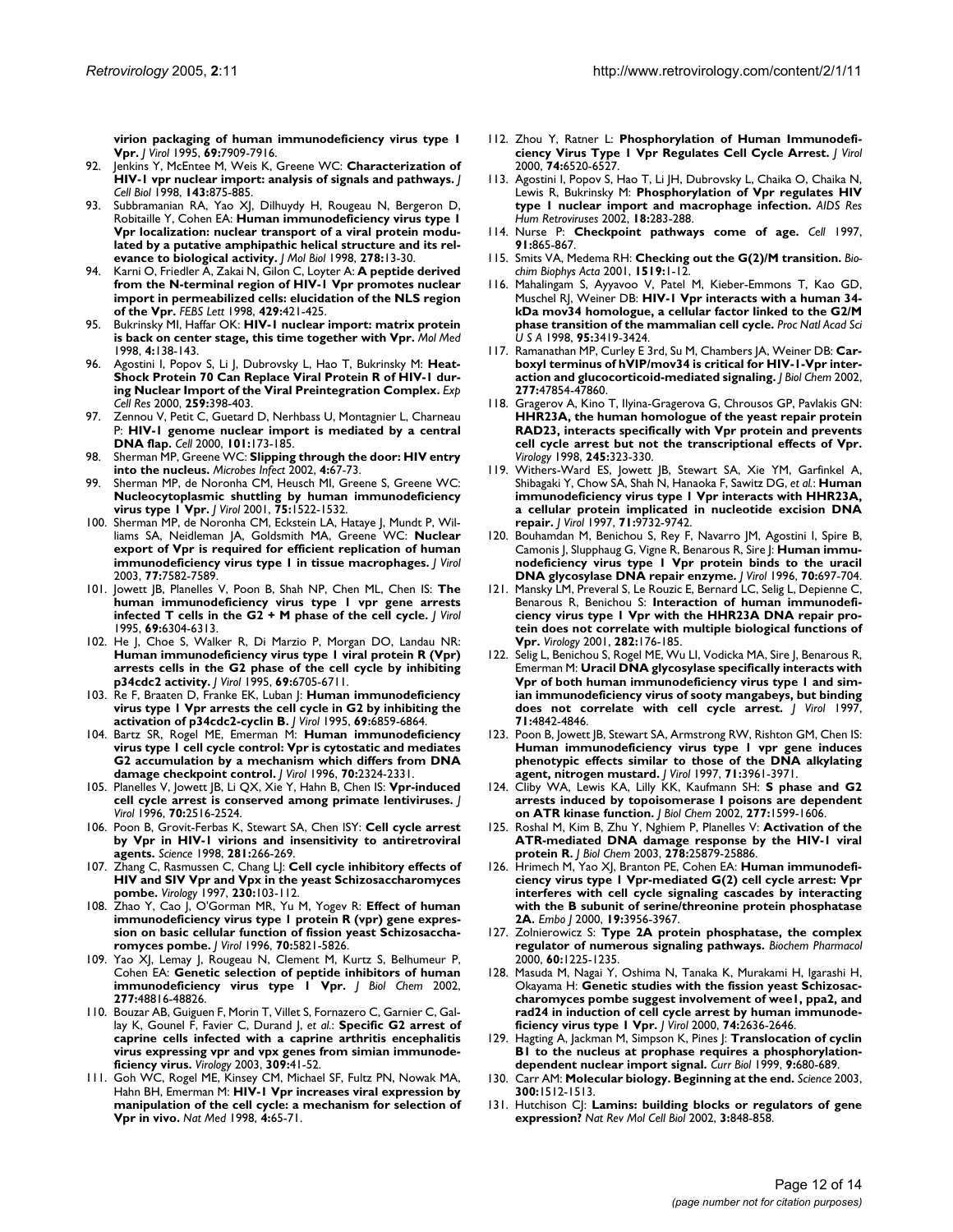- 132. Alimonti JB, Ball TB, Fowke KR: [Mechanisms of CD4+ T lym](http://www.ncbi.nlm.nih.gov/entrez/query.fcgi?cmd=Retrieve&db=PubMed&dopt=Abstract&list_uids=12810858)**[phocyte cell death in human immunodeficiency virus infec](http://www.ncbi.nlm.nih.gov/entrez/query.fcgi?cmd=Retrieve&db=PubMed&dopt=Abstract&list_uids=12810858)[tion and AIDS.](http://www.ncbi.nlm.nih.gov/entrez/query.fcgi?cmd=Retrieve&db=PubMed&dopt=Abstract&list_uids=12810858)** *J Gen Virol* 2003, **84:**1649-1661.
- 133. Yasuda J, Miyao T, Kamata M, Aida Y, Iwakura Y: **[T cell apoptosis](http://www.ncbi.nlm.nih.gov/entrez/query.fcgi?cmd=Retrieve&db=PubMed&dopt=Abstract&list_uids=11437653) [causes peripheral T cell depletion in mice transgenic for the](http://www.ncbi.nlm.nih.gov/entrez/query.fcgi?cmd=Retrieve&db=PubMed&dopt=Abstract&list_uids=11437653) [HIV-1 vpr gene.](http://www.ncbi.nlm.nih.gov/entrez/query.fcgi?cmd=Retrieve&db=PubMed&dopt=Abstract&list_uids=11437653)** *Virology* 2001, **285:**181-192.
- 134. Ayyavoo V, Mahboubi A, Mahalingam S, Ramalingam R, Kudchodkar S, Williams WV, Green DR, Weiner DB: **[HIV-1 Vpr suppresses](http://www.ncbi.nlm.nih.gov/entrez/query.fcgi?cmd=Retrieve&db=PubMed&dopt=Abstract&list_uids=9334723) [immune activation and apoptosis through regulation of](http://www.ncbi.nlm.nih.gov/entrez/query.fcgi?cmd=Retrieve&db=PubMed&dopt=Abstract&list_uids=9334723) [nuclear factor kappa B \[see comments\].](http://www.ncbi.nlm.nih.gov/entrez/query.fcgi?cmd=Retrieve&db=PubMed&dopt=Abstract&list_uids=9334723)** *Nat Med* 1997, **3:**1117-1123.
- 135. Conti L, Rainaldi G, Matarrese P, Varano B, Rivabene R, Columba S, Sato A, Belardelli F, Malorni W, Gessani S: **[The HIV-1 vpr protein](http://www.ncbi.nlm.nih.gov/entrez/query.fcgi?cmd=Retrieve&db=PubMed&dopt=Abstract&list_uids=9449720) [acts as a negative regulator of apoptosis in a human lym](http://www.ncbi.nlm.nih.gov/entrez/query.fcgi?cmd=Retrieve&db=PubMed&dopt=Abstract&list_uids=9449720)phoblastoid T cell line: possible implications for the patho[genesis of AIDS.](http://www.ncbi.nlm.nih.gov/entrez/query.fcgi?cmd=Retrieve&db=PubMed&dopt=Abstract&list_uids=9449720)** *J Exp Med* 1998, **187:**403-413.
- 136. Stewart SA, Poon B, Jowett JB, Chen IS: **[Human immunodefi](http://www.ncbi.nlm.nih.gov/entrez/query.fcgi?cmd=Retrieve&db=PubMed&dopt=Abstract&list_uids=9188632)[ciency virus type 1 Vpr induces apoptosis following cell cycle](http://www.ncbi.nlm.nih.gov/entrez/query.fcgi?cmd=Retrieve&db=PubMed&dopt=Abstract&list_uids=9188632) [arrest.](http://www.ncbi.nlm.nih.gov/entrez/query.fcgi?cmd=Retrieve&db=PubMed&dopt=Abstract&list_uids=9188632)** *J Virol* 1997, **71:**5579-5592.
- 137. Stewart SA, Poon B, Song JY, Chen IS: **[Human immunodeficiency](http://www.ncbi.nlm.nih.gov/entrez/query.fcgi?cmd=Retrieve&db=PubMed&dopt=Abstract&list_uids=10708425) [virus type 1 vpr induces apoptosis through caspase](http://www.ncbi.nlm.nih.gov/entrez/query.fcgi?cmd=Retrieve&db=PubMed&dopt=Abstract&list_uids=10708425) [activation.](http://www.ncbi.nlm.nih.gov/entrez/query.fcgi?cmd=Retrieve&db=PubMed&dopt=Abstract&list_uids=10708425)** *J Virol* 2000, **74:**3105-3111.
- 138. Watanabe N, Yamaguchi T, Akimoto Y, Rattner JB, Hirano H, Nakauchi H: **[Induction of M-phase arrest and apoptosis after](http://www.ncbi.nlm.nih.gov/entrez/query.fcgi?cmd=Retrieve&db=PubMed&dopt=Abstract&list_uids=10896777) [HIV-1 Vpr expression through uncoupling of nuclear and](http://www.ncbi.nlm.nih.gov/entrez/query.fcgi?cmd=Retrieve&db=PubMed&dopt=Abstract&list_uids=10896777) [centrosomal cycle in HeLa cells.](http://www.ncbi.nlm.nih.gov/entrez/query.fcgi?cmd=Retrieve&db=PubMed&dopt=Abstract&list_uids=10896777)** *Exp Cell Res* 2000, **258:**261-269.
- 139. Yao XJ, Mouland AJ, Subbramanian RA, Forget J, Rougeau N, Bergeron D, Cohen EA: **[Vpr stimulates viral expression and](http://www.ncbi.nlm.nih.gov/entrez/query.fcgi?cmd=Retrieve&db=PubMed&dopt=Abstract&list_uids=9573232) [induces cell killing in human immunodeficiency virus type 1](http://www.ncbi.nlm.nih.gov/entrez/query.fcgi?cmd=Retrieve&db=PubMed&dopt=Abstract&list_uids=9573232) [infected dividing Jurkat T cells.](http://www.ncbi.nlm.nih.gov/entrez/query.fcgi?cmd=Retrieve&db=PubMed&dopt=Abstract&list_uids=9573232)** *J Virol* 1998, **72:**4686-4693.
- 140. Muthumani K, Hwang DS, Desai BM, Zhang D, Dayes N, Green DR, Weiner DB: **[HIV-1 Vpr induces apoptosis through caspase 9 in](http://www.ncbi.nlm.nih.gov/entrez/query.fcgi?cmd=Retrieve&db=PubMed&dopt=Abstract&list_uids=12095993) [T cells and peripheral blood mononuclear cells.](http://www.ncbi.nlm.nih.gov/entrez/query.fcgi?cmd=Retrieve&db=PubMed&dopt=Abstract&list_uids=12095993)** *J Biol Chem* 2002, **277:**37820-37831.
- 141. Nishizawa M, Kamata M, Katsumata R, Aida Y: **[A carboxy-termi](http://www.ncbi.nlm.nih.gov/entrez/query.fcgi?cmd=Retrieve&db=PubMed&dopt=Abstract&list_uids=10846089)[nally truncated form of the human immunodeficiency virus](http://www.ncbi.nlm.nih.gov/entrez/query.fcgi?cmd=Retrieve&db=PubMed&dopt=Abstract&list_uids=10846089) type 1 Vpr protein induces apoptosis via G(1) cell cycle [arrest.](http://www.ncbi.nlm.nih.gov/entrez/query.fcgi?cmd=Retrieve&db=PubMed&dopt=Abstract&list_uids=10846089)** *J Virol* 2000, **74:**6058-6067.
- 142. Nishizawa M, Kamata M, Mojin T, Nakai Y, Aida Y: **[Induction of](http://www.ncbi.nlm.nih.gov/entrez/query.fcgi?cmd=Retrieve&db=PubMed&dopt=Abstract&list_uids=11021990) [Apoptosis by the Vpr Protein of Human Immunodeficiency](http://www.ncbi.nlm.nih.gov/entrez/query.fcgi?cmd=Retrieve&db=PubMed&dopt=Abstract&list_uids=11021990) Virus Type 1 Occurs Independently of G(2) Arrest of the Cell [Cycle.](http://www.ncbi.nlm.nih.gov/entrez/query.fcgi?cmd=Retrieve&db=PubMed&dopt=Abstract&list_uids=11021990)** *Virology* 2000, **276:**16-26.
- 143. Yuan H, Xie YM, Chen IS: **[Depletion of Wee-1 kinase is neces](http://www.ncbi.nlm.nih.gov/entrez/query.fcgi?cmd=Retrieve&db=PubMed&dopt=Abstract&list_uids=12525641)[sary for both human immunodeficiency virus type 1 Vpr- and](http://www.ncbi.nlm.nih.gov/entrez/query.fcgi?cmd=Retrieve&db=PubMed&dopt=Abstract&list_uids=12525641) [gamma irradiation-induced apoptosis.](http://www.ncbi.nlm.nih.gov/entrez/query.fcgi?cmd=Retrieve&db=PubMed&dopt=Abstract&list_uids=12525641)** *J Virol* 2003, **77:**2063-2070.
- 144. Krek W, Nigg EA: **[Mutations of p34cdc2 phosphorylation sites](http://www.ncbi.nlm.nih.gov/entrez/query.fcgi?cmd=Retrieve&db=PubMed&dopt=Abstract&list_uids=1655418) [induce premature mitotic events in HeLa cells: evidence for](http://www.ncbi.nlm.nih.gov/entrez/query.fcgi?cmd=Retrieve&db=PubMed&dopt=Abstract&list_uids=1655418) a double block to p34cdc2 kinase activation in vertebrates.** *Embo J* 1991, **10:**3331-3341.
- 145. Heald R, McLoughlin M, McKeon F: **[Human wee1 maintains](http://www.ncbi.nlm.nih.gov/entrez/query.fcgi?cmd=Retrieve&db=PubMed&dopt=Abstract&list_uids=8348613) [mitotic timing by protecting the nucleus from cytoplasmi](http://www.ncbi.nlm.nih.gov/entrez/query.fcgi?cmd=Retrieve&db=PubMed&dopt=Abstract&list_uids=8348613)[cally activated Cdc2 kinase.](http://www.ncbi.nlm.nih.gov/entrez/query.fcgi?cmd=Retrieve&db=PubMed&dopt=Abstract&list_uids=8348613)** *Cell* 1993, **74:**463-474.
- 146. Chang F, Re F, Sebastian S, Sazer S, Luban J: **[HIV-1 Vpr Induces](http://www.ncbi.nlm.nih.gov/entrez/query.fcgi?cmd=Retrieve&db=PubMed&dopt=Abstract&list_uids=14767062) [Defects in Mitosis, Cytokinesis, Nuclear Structure, and](http://www.ncbi.nlm.nih.gov/entrez/query.fcgi?cmd=Retrieve&db=PubMed&dopt=Abstract&list_uids=14767062) [Centrosomes.](http://www.ncbi.nlm.nih.gov/entrez/query.fcgi?cmd=Retrieve&db=PubMed&dopt=Abstract&list_uids=14767062)** *Mol Biol Cell* 2004, **15:**1793-1801.
- 147. Jacotot E, Ferri KF, El Hamel C, Brenner C, Druillennec S, Hoebeke J, Rustin P, Metivier D, Lenoir C, Geuskens M, *et al.*: **[Control of](http://www.ncbi.nlm.nih.gov/entrez/query.fcgi?cmd=Retrieve&db=PubMed&dopt=Abstract&list_uids=11181702) [mitochondrial membrane permeabilization by adenine](http://www.ncbi.nlm.nih.gov/entrez/query.fcgi?cmd=Retrieve&db=PubMed&dopt=Abstract&list_uids=11181702) nucleotide translocator interacting with HIV-1 viral protein [rR and Bcl-2.](http://www.ncbi.nlm.nih.gov/entrez/query.fcgi?cmd=Retrieve&db=PubMed&dopt=Abstract&list_uids=11181702)** *J Exp Med* 2001, **193:**509-519.
- 148. Wang X: **[The expanding role of mitochondria in apoptosis.](http://www.ncbi.nlm.nih.gov/entrez/query.fcgi?cmd=Retrieve&db=PubMed&dopt=Abstract&list_uids=11711427)** *Genes Dev* 2001, **15:**2922-2933.
- 149. Roumier T, Vieira HL, Castedo M, Ferri KF, Boya P, Andreau K, Druillennec S, Joza N, Penninger JM, Roques B, Kroemer G: **[The C-ter](http://www.ncbi.nlm.nih.gov/entrez/query.fcgi?cmd=Retrieve&db=PubMed&dopt=Abstract&list_uids=12404120)[minal moiety of HIV-1 Vpr induces cell death via a caspase](http://www.ncbi.nlm.nih.gov/entrez/query.fcgi?cmd=Retrieve&db=PubMed&dopt=Abstract&list_uids=12404120)[independent mitochondrial pathway.](http://www.ncbi.nlm.nih.gov/entrez/query.fcgi?cmd=Retrieve&db=PubMed&dopt=Abstract&list_uids=12404120)** *Cell Death Differ* 2002, **9:**1212-1219.
- 150. Muthumani K, Choo AY, Hwang DS, Chattergoon MA, Dayes NN, Zhang D, Lee MD, Duvvuri U, Weiner DB: **[Mechanism of HIV-1](http://www.ncbi.nlm.nih.gov/entrez/query.fcgi?cmd=Retrieve&db=PubMed&dopt=Abstract&list_uids=12729593) [viral protein R-induced apoptosis.](http://www.ncbi.nlm.nih.gov/entrez/query.fcgi?cmd=Retrieve&db=PubMed&dopt=Abstract&list_uids=12729593)** *Biochem Biophys Res Commun* 2003, **304:**583-592.
- 151. Roshal M, Zhu Y, Planelles V: **[Apoptosis in AIDS.](http://www.ncbi.nlm.nih.gov/entrez/query.fcgi?cmd=Retrieve&db=PubMed&dopt=Abstract&list_uids=11321033)** *Apoptosis* 2001, **6:**103-116.
- 152. Lum JJ, Cohen OJ, Nie Z, Weaver JG, Gomez TS, Yao XJ, Lynch D, Pilon AA, Hawley N, Kim JE, *et al.*: **[Vpr R77Q is associated with](http://www.ncbi.nlm.nih.gov/entrez/query.fcgi?cmd=Retrieve&db=PubMed&dopt=Abstract&list_uids=12750404)**

**[long-term nonprogressive HIV infection and impaired induc](http://www.ncbi.nlm.nih.gov/entrez/query.fcgi?cmd=Retrieve&db=PubMed&dopt=Abstract&list_uids=12750404)[tion of apoptosis.](http://www.ncbi.nlm.nih.gov/entrez/query.fcgi?cmd=Retrieve&db=PubMed&dopt=Abstract&list_uids=12750404)** *J Clin Invest* 2003, **111:**1547-1554.

- 153. Jian H, Zhao LJ: **[Pro-apoptotic activity of HIV-1 auxiliary regu](http://www.ncbi.nlm.nih.gov/entrez/query.fcgi?cmd=Retrieve&db=PubMed&dopt=Abstract&list_uids=14506268)[latory protein Vpr is subtype-dependent and potently](http://www.ncbi.nlm.nih.gov/entrez/query.fcgi?cmd=Retrieve&db=PubMed&dopt=Abstract&list_uids=14506268) enhanced by nonconservative changes of the leucine residue [at position 64.](http://www.ncbi.nlm.nih.gov/entrez/query.fcgi?cmd=Retrieve&db=PubMed&dopt=Abstract&list_uids=14506268)** *J Biol Chem* 2003, **278:**44326-44330.
- 154. Levy DN, Refaeli Y, Weiner DB: **[Extracellular Vpr protein](http://www.ncbi.nlm.nih.gov/entrez/query.fcgi?cmd=Retrieve&db=PubMed&dopt=Abstract&list_uids=7815499) [increases cellular permissiveness to human immunodefi](http://www.ncbi.nlm.nih.gov/entrez/query.fcgi?cmd=Retrieve&db=PubMed&dopt=Abstract&list_uids=7815499)[ciency virus replication and reactivates virus from latency.](http://www.ncbi.nlm.nih.gov/entrez/query.fcgi?cmd=Retrieve&db=PubMed&dopt=Abstract&list_uids=7815499)** *J Virol* 1995, **69:**1243-1252.
- 155. Levy DN, Refaeli Y, MacGregor RR, Weiner DB: **[Serum Vpr regu](http://www.ncbi.nlm.nih.gov/entrez/query.fcgi?cmd=Retrieve&db=PubMed&dopt=Abstract&list_uids=7971975)[lates productive infection and latency of human immunode](http://www.ncbi.nlm.nih.gov/entrez/query.fcgi?cmd=Retrieve&db=PubMed&dopt=Abstract&list_uids=7971975)[ficiency virus type 1.](http://www.ncbi.nlm.nih.gov/entrez/query.fcgi?cmd=Retrieve&db=PubMed&dopt=Abstract&list_uids=7971975)** *Proc Natl Acad Sci U S A* 1994, **91:**10873-10877.
- 156. Patel CA, Mukhtar M, Harley S, Kulkosky J, Pomerantz RJ: **[Lentiviral](http://www.ncbi.nlm.nih.gov/entrez/query.fcgi?cmd=Retrieve&db=PubMed&dopt=Abstract&list_uids=11935461) [expression of HIV-1 Vpr induces apoptosis in human](http://www.ncbi.nlm.nih.gov/entrez/query.fcgi?cmd=Retrieve&db=PubMed&dopt=Abstract&list_uids=11935461) [neurons.](http://www.ncbi.nlm.nih.gov/entrez/query.fcgi?cmd=Retrieve&db=PubMed&dopt=Abstract&list_uids=11935461)** *J Neurovirol* 2002, **8:**86-99.
- 157. Piller SC, Ewart GD, Jans DA, Gage PW, Cox GB: **[The amino-ter](http://www.ncbi.nlm.nih.gov/entrez/query.fcgi?cmd=Retrieve&db=PubMed&dopt=Abstract&list_uids=10196319)[minal region of Vpr from human immunodeficiency virus](http://www.ncbi.nlm.nih.gov/entrez/query.fcgi?cmd=Retrieve&db=PubMed&dopt=Abstract&list_uids=10196319) [type 1 forms ion channels and kills neurons.](http://www.ncbi.nlm.nih.gov/entrez/query.fcgi?cmd=Retrieve&db=PubMed&dopt=Abstract&list_uids=10196319)** *J Virol* 1999, **73:**4230-4238.
- 158. Huang MB, Weeks O, Zhao LJ, Saltarelli M, Bond VC: **[Effects of](http://www.ncbi.nlm.nih.gov/entrez/query.fcgi?cmd=Retrieve&db=PubMed&dopt=Abstract&list_uids=10878710) [extracellular human immunodeficiency virus type 1 vpr pro](http://www.ncbi.nlm.nih.gov/entrez/query.fcgi?cmd=Retrieve&db=PubMed&dopt=Abstract&list_uids=10878710)[tein in primary rat cortical cell cultures.](http://www.ncbi.nlm.nih.gov/entrez/query.fcgi?cmd=Retrieve&db=PubMed&dopt=Abstract&list_uids=10878710)** *J Neurovirol* 2000, **6:**202-220.
- 159. Piller SC, Ewart GD, Premkumar A, Cox GB, Gage PW: **[Vpr protein](http://www.ncbi.nlm.nih.gov/entrez/query.fcgi?cmd=Retrieve&db=PubMed&dopt=Abstract&list_uids=8552585) [of human immunodeficiency virus type 1 forms cation-selec](http://www.ncbi.nlm.nih.gov/entrez/query.fcgi?cmd=Retrieve&db=PubMed&dopt=Abstract&list_uids=8552585)[tive channels in planar lipid bilayers.](http://www.ncbi.nlm.nih.gov/entrez/query.fcgi?cmd=Retrieve&db=PubMed&dopt=Abstract&list_uids=8552585)** *Proc Natl Acad Sci U S A* 1996, **93:**111-115.
- 160. Patel CA, Mukhtar M, Pomerantz RJ: **[Human immunodeficiency](http://www.ncbi.nlm.nih.gov/entrez/query.fcgi?cmd=Retrieve&db=PubMed&dopt=Abstract&list_uids=11000244) [virus type 1 Vpr induces apoptosis in human neuronal cells.](http://www.ncbi.nlm.nih.gov/entrez/query.fcgi?cmd=Retrieve&db=PubMed&dopt=Abstract&list_uids=11000244)** *J Virol* 2000, **74:**9717-9726.
- 161. Cohen EA, Dehni G, Sodroski JG, Haseltine WA: **[Human immun](http://www.ncbi.nlm.nih.gov/entrez/query.fcgi?cmd=Retrieve&db=PubMed&dopt=Abstract&list_uids=2139896)[odeficiency virus vpr product is a virion-associated regula](http://www.ncbi.nlm.nih.gov/entrez/query.fcgi?cmd=Retrieve&db=PubMed&dopt=Abstract&list_uids=2139896)[tory protein.](http://www.ncbi.nlm.nih.gov/entrez/query.fcgi?cmd=Retrieve&db=PubMed&dopt=Abstract&list_uids=2139896)** *J Virol* 1990, **64:**3097-3099.
- 162. Ogawa K, Shibata R, Kiyomasu T, Higuchi I, Kishida Y, Ishimoto A, Adachi A: **[Mutational analysis of the human immunodefi](http://www.ncbi.nlm.nih.gov/entrez/query.fcgi?cmd=Retrieve&db=PubMed&dopt=Abstract&list_uids=2474678)[ciency virus vpr open reading frame.](http://www.ncbi.nlm.nih.gov/entrez/query.fcgi?cmd=Retrieve&db=PubMed&dopt=Abstract&list_uids=2474678)** *J Virol* 1989, **63:**4110-4114.
- 163. Felzien LK, Woffendin C, Hottiger MO, Subbramanian RA, Cohen EA, Nabel GJ: **[HIV transcriptional activation by the accessory pro](http://www.ncbi.nlm.nih.gov/entrez/query.fcgi?cmd=Retrieve&db=PubMed&dopt=Abstract&list_uids=9560267)[tein, VPR, is mediated by the p300 co-activator.](http://www.ncbi.nlm.nih.gov/entrez/query.fcgi?cmd=Retrieve&db=PubMed&dopt=Abstract&list_uids=9560267)** *Proc Natl Acad Sci U S A* 1998, **95:**5281-5286.
- 164. Gummuluru S, Emerman M: **[Cell cycle- and Vpr-mediated regu](http://www.ncbi.nlm.nih.gov/entrez/query.fcgi?cmd=Retrieve&db=PubMed&dopt=Abstract&list_uids=10364289)[lation of human immunodeficiency virus type 1 expression in](http://www.ncbi.nlm.nih.gov/entrez/query.fcgi?cmd=Retrieve&db=PubMed&dopt=Abstract&list_uids=10364289) [primary and transformed T-cell lines.](http://www.ncbi.nlm.nih.gov/entrez/query.fcgi?cmd=Retrieve&db=PubMed&dopt=Abstract&list_uids=10364289)** *J Virol* 1999, **73:**5422-5430.
- 165. Subbramanian RA, Kessous-Elbaz A, Lodge R, Forget J, Yao XJ, Bergeron D, Cohen EA: **[Human immunodeficiency virus type 1](http://www.ncbi.nlm.nih.gov/entrez/query.fcgi?cmd=Retrieve&db=PubMed&dopt=Abstract&list_uids=9529326) [Vpr is a positive regulator of viral transcription and infectiv](http://www.ncbi.nlm.nih.gov/entrez/query.fcgi?cmd=Retrieve&db=PubMed&dopt=Abstract&list_uids=9529326)[ity in primary human macrophages.](http://www.ncbi.nlm.nih.gov/entrez/query.fcgi?cmd=Retrieve&db=PubMed&dopt=Abstract&list_uids=9529326)** *J Exp Med* 1998, **187:**1103-1111.
- 166. Hrimech M, Yao XJ, Bachand F, Rougeau N, Cohen EA: **[Human](http://www.ncbi.nlm.nih.gov/entrez/query.fcgi?cmd=Retrieve&db=PubMed&dopt=Abstract&list_uids=10196306) [immunodeficiency virus type 1 \(HIV-1\) Vpr functions as an](http://www.ncbi.nlm.nih.gov/entrez/query.fcgi?cmd=Retrieve&db=PubMed&dopt=Abstract&list_uids=10196306) [immediate-early protein during HIV-1 infection.](http://www.ncbi.nlm.nih.gov/entrez/query.fcgi?cmd=Retrieve&db=PubMed&dopt=Abstract&list_uids=10196306)** *J Virol* 1999, **73:**4101-4109.
- 167. Hogan TH, Nonnemacher MR, Krebs FC, Henderson A, Wigdahl B: **[HIV-1 Vpr binding to HIV-1 LTR C/EBP cis-acting elements](http://www.ncbi.nlm.nih.gov/entrez/query.fcgi?cmd=Retrieve&db=PubMed&dopt=Abstract&list_uids=12642036) [and adjacent regions is sequence-specific.](http://www.ncbi.nlm.nih.gov/entrez/query.fcgi?cmd=Retrieve&db=PubMed&dopt=Abstract&list_uids=12642036)** *Biomed Pharmacother* 2003, **57:**41-48.
- 168. Wang L, Mukherjee S, Jia F, Narayan O, Zhao L|: [Interaction of vir](http://www.ncbi.nlm.nih.gov/entrez/query.fcgi?cmd=Retrieve&db=PubMed&dopt=Abstract&list_uids=7592727)**[ion protein Vpr of human immunodeficiency virus type 1](http://www.ncbi.nlm.nih.gov/entrez/query.fcgi?cmd=Retrieve&db=PubMed&dopt=Abstract&list_uids=7592727) with cellular transcription factor Sp1 and trans-activation of [viral long terminal repeat.](http://www.ncbi.nlm.nih.gov/entrez/query.fcgi?cmd=Retrieve&db=PubMed&dopt=Abstract&list_uids=7592727)** *J Biol Chem* 1995, **270:**25564-25569.
- 169. Vanitharani R, Mahalingam S, Rafaeli Y, Singh SP, Srinivasan A, Weiner DB, Ayyavoo V: **[HIV-1 Vpr transactivates LTR-directed](http://www.ncbi.nlm.nih.gov/entrez/query.fcgi?cmd=Retrieve&db=PubMed&dopt=Abstract&list_uids=11689055) [expression through sequences present within -278 to -176](http://www.ncbi.nlm.nih.gov/entrez/query.fcgi?cmd=Retrieve&db=PubMed&dopt=Abstract&list_uids=11689055) [and increases virus replication in vitro.](http://www.ncbi.nlm.nih.gov/entrez/query.fcgi?cmd=Retrieve&db=PubMed&dopt=Abstract&list_uids=11689055)** *Virology* 2001, **289:**334-342.
- 170. Poon B, Chen IS: **[Human immunodeficiency virus type 1 \(HIV-](http://www.ncbi.nlm.nih.gov/entrez/query.fcgi?cmd=Retrieve&db=PubMed&dopt=Abstract&list_uids=12634356)[1\) Vpr enhances expression from unintegrated HIV-1 DNA.](http://www.ncbi.nlm.nih.gov/entrez/query.fcgi?cmd=Retrieve&db=PubMed&dopt=Abstract&list_uids=12634356)** *J Virol* 2003, **77:**3962-3972.
- 171. Zhu Y, Roshal M, Li F, Blackett J, Planelles V: **[Upregulation of sur](http://www.ncbi.nlm.nih.gov/entrez/query.fcgi?cmd=Retrieve&db=PubMed&dopt=Abstract&list_uids=12510154)[vivin by HIV-1 Vpr.](http://www.ncbi.nlm.nih.gov/entrez/query.fcgi?cmd=Retrieve&db=PubMed&dopt=Abstract&list_uids=12510154)** *Apoptosis* 2003, **8:**71-79.
- 172. Roux P, Alfieri C, Hrimech M, Cohen EA, Tanner JE: **[Activation of](http://www.ncbi.nlm.nih.gov/entrez/query.fcgi?cmd=Retrieve&db=PubMed&dopt=Abstract&list_uids=10775602) [transcription factors NF-kappaB and NF-IL-6 by human](http://www.ncbi.nlm.nih.gov/entrez/query.fcgi?cmd=Retrieve&db=PubMed&dopt=Abstract&list_uids=10775602)**